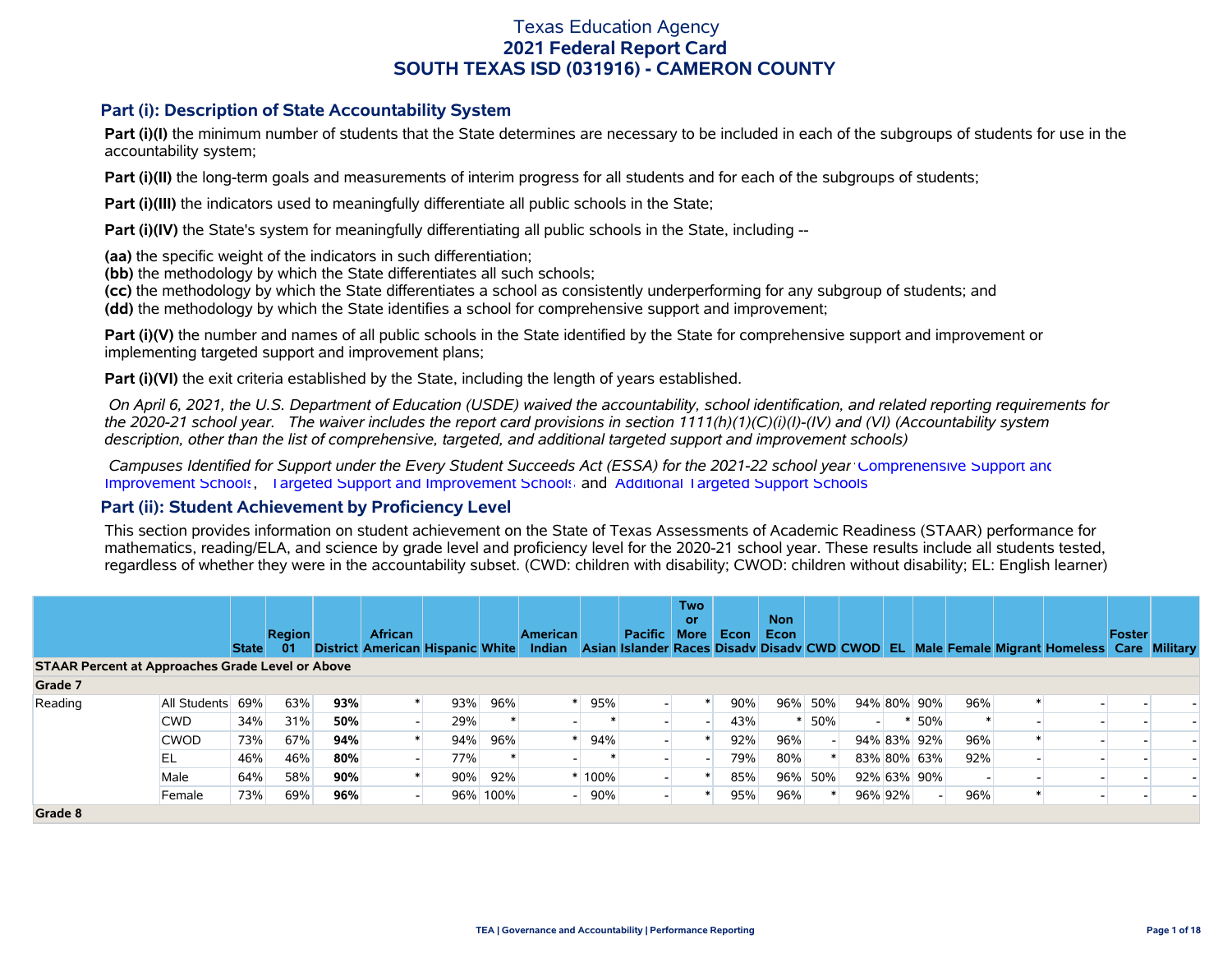|                                                    |                  |              |               |     |                          |     |                |                 |          |                          | Two<br>or      |      | <b>Non</b> |                |                          |             |             |                          |        |                                                                                                                                   |               |        |
|----------------------------------------------------|------------------|--------------|---------------|-----|--------------------------|-----|----------------|-----------------|----------|--------------------------|----------------|------|------------|----------------|--------------------------|-------------|-------------|--------------------------|--------|-----------------------------------------------------------------------------------------------------------------------------------|---------------|--------|
|                                                    |                  |              | <b>Region</b> |     | <b>African</b>           |     |                | <b>American</b> |          | Pacific More             |                | Econ | Econ       |                |                          |             |             |                          |        |                                                                                                                                   | <b>Foster</b> |        |
|                                                    |                  | <b>State</b> | 01            |     |                          |     |                |                 |          |                          |                |      |            |                |                          |             |             |                          |        | District American Hispanic White Indian Asian Islander Races Disady Disady CWD CWOD EL Male Female Migrant Homeless Care Military |               |        |
| Reading                                            | All Students 73% |              | 67%           | 89% |                          | 88% | 91%            |                 | 95%      |                          | $\ast$         | 86%  |            | 91% 62%        |                          |             | 89% 65% 86% | 91%                      |        |                                                                                                                                   |               |        |
|                                                    | <b>CWD</b>       | 38%          | 32%           | 62% |                          | 58% | $\ast$         |                 |          | $\overline{\phantom{a}}$ |                | 56%  |            | $* 62%$        |                          |             | $* 60%$     | $\ast$                   |        |                                                                                                                                   |               |        |
|                                                    | <b>CWOD</b>      | 77%          | 71%           | 89% | $\ast$                   | 89% | 91%            | *               | 95%      | $\overline{a}$           | $\ast$         | 88%  | 91%        |                |                          |             | 89% 69% 87% | 92%                      | $\ast$ |                                                                                                                                   |               |        |
|                                                    | EL               | 49%          | 48%           | 65% | $\overline{\phantom{a}}$ | 65% | $\ast$         |                 |          | $\overline{\phantom{a}}$ | $\ast$         | 65%  | 67%        |                |                          |             | 69% 65% 59% | 74%                      |        |                                                                                                                                   |               |        |
|                                                    | Male             | 67%          | 62%           | 86% | $\ast$                   | 85% | 82%            |                 | $*100%$  | $\overline{a}$           | $\overline{a}$ | 79%  |            | 90% 60%        |                          |             | 87% 59% 86% |                          |        |                                                                                                                                   |               |        |
|                                                    | Female           | 78%          | 73%           | 91% | $\ast$                   | 91% | 100%           |                 | 89%      | $\overline{a}$           | $\ast$         | 91%  | 91%        | ∗              | 92% 74%                  |             |             | 91%                      | $\ast$ |                                                                                                                                   |               |        |
| <b>Mathematics</b>                                 | All Students 61% |              | 41%           | 78% | $\ast$                   | 76% | 86%            |                 | 92%      | $\blacksquare$           | $\ast$         | 76%  |            | 80% 63%        |                          |             | 78% 55% 79% | 77%                      |        |                                                                                                                                   |               |        |
|                                                    | <b>CWD</b>       | 34%          | 26%           | 63% | $\overline{\phantom{a}}$ | 60% | $\ast$         |                 |          | $\overline{a}$           |                | 60%  |            | $* 63%$        | $\overline{\phantom{a}}$ | $\ast$      | 60%         | $\ast$                   |        |                                                                                                                                   |               | $\sim$ |
|                                                    | <b>CWOD</b>      | 64%          | 43%           | 78% | $\ast$                   | 76% | 85%            |                 | 94%      | $\overline{\phantom{a}}$ | $\ast$         | 76%  | 80%        |                |                          | 78% 58% 80% |             | 77%                      |        |                                                                                                                                   |               |        |
|                                                    | EL               | 41%          | 26%           | 55% |                          | 51% | $\ast$         |                 |          | $\overline{a}$           | $\overline{a}$ | 57%  | 50%        | $\ast$         |                          |             | 58% 55% 61% | 50%                      |        |                                                                                                                                   |               |        |
|                                                    | Male             | 59%          | 39%           | 79% | $\ast$                   | 77% | 92%            |                 | $*100%$  | $\overline{a}$           | $\sim$         | 74%  |            | 84% 60%        |                          |             | 80% 61% 79% | $\overline{a}$           |        |                                                                                                                                   |               |        |
|                                                    | Female           | 63%          | 44%           | 77% |                          | 76% | 81%            |                 | 86%      | $\overline{\phantom{a}}$ | $\ast$         | 77%  | 77%        | ∗              | 77% 50%                  |             |             | 77%                      | $\ast$ |                                                                                                                                   |               |        |
| <b>End of Course</b>                               |                  |              |               |     |                          |     |                |                 |          |                          |                |      |            |                |                          |             |             |                          |        |                                                                                                                                   |               |        |
| English I                                          | All Students 66% |              | 62%           | 92% | 100%                     | 90% | 96%            |                 | $-100%$  |                          | $-100%$        | 86%  |            | 97% 41%        |                          |             | 94% 70% 90% | 93%                      | 83%    | $\ast$                                                                                                                            |               |        |
|                                                    | <b>CWD</b>       | 30%          | 27%           | 41% |                          | 37% | $\ast$         |                 |          | $\overline{a}$           | $\ast$         | 37%  |            | 60% 41%        |                          | $-25%$ 42%  |             | 38%                      |        | $\ast$                                                                                                                            |               |        |
|                                                    | <b>CWOD</b>      | 70%          | 65%           | 94% | 100%                     | 93% | 96%            |                 | $-100%$  |                          | $-100%$        | 90%  | 97%        | $\blacksquare$ |                          | 94% 77%     | 93%         | 95%                      | 83%    | $\ast$                                                                                                                            |               | $\ast$ |
|                                                    | EL               | 34%          | 35%           | 70% | $\ast$                   | 68% | 88%            |                 |          |                          |                | 61%  |            | 89% 25%        |                          |             | 77% 70% 74% | 65%                      |        |                                                                                                                                   |               | $\ast$ |
|                                                    | Male             | 61%          | 56%           | 90% | 100%                     | 88% | 96%            |                 | $-100%$  | $\overline{a}$           | $\ast$         | 84%  |            | 95% 42%        |                          |             | 93% 74% 90% | $\overline{a}$           | $\ast$ | $\ast$                                                                                                                            |               |        |
|                                                    | Female           | 72%          | 68%           | 93% | 100%                     | 92% | 96%            |                 | $-100%$  | $\overline{\phantom{a}}$ | $\ast$         | 88%  |            | 98% 38%        | 95% 65%                  |             |             | 93%                      |        | $\ast$                                                                                                                            |               | $\ast$ |
| English II                                         | All Students 70% |              | 66%           | 93% | $\ast$                   | 92% | 96%            |                 | 98%      | $\ast$                   | $\ast$         | 92%  |            | 95% 64%        | 94% 75% 92%              |             |             | 94%                      |        | $\ast$                                                                                                                            |               | $\ast$ |
|                                                    | <b>CWD</b>       | 32%          | 30%           | 64% | $\overline{\phantom{a}}$ | 64% | $\overline{a}$ |                 |          | $\overline{\phantom{a}}$ | $\overline{a}$ | 50%  |            | 77% 64%        | $\overline{a}$           | ∗           | 56%         | 78%                      | $\ast$ | $\ast$                                                                                                                            |               |        |
|                                                    | <b>CWOD</b>      | 74%          | 69%           | 94% | $\ast$                   | 93% | 96%            |                 | 98%      | $\ast$                   | $\ast$         | 93%  | 95%        |                | 94% 75% 93%              |             |             | 94%                      | $\ast$ | $\ast$                                                                                                                            |               | $\ast$ |
|                                                    | EL               | 34%          | 35%           | 75% | $\overline{\phantom{a}}$ | 75% | $\ast$         |                 |          | $\overline{\phantom{a}}$ | $\overline{a}$ | 76%  | 73%        | *              |                          |             | 75% 75% 62% | 84%                      | $\ast$ | $\ast$                                                                                                                            |               |        |
|                                                    | Male             | 65%          | 60%           | 92% | $\overline{\phantom{a}}$ | 91% | 88%            |                 | 96%      | $\ast$                   | $\ast$         | 91%  |            | 92% 56%        |                          |             | 93% 62% 92% | $\overline{\phantom{a}}$ |        |                                                                                                                                   |               |        |
|                                                    | Female           | 76%          | 72%           | 94% | $\ast$                   |     | 93% 100%       |                 | 100%     | $\overline{a}$           | $\ast$         | 92%  |            | 96% 78%        | 94% 84%                  |             |             | 94%                      |        | $\ast$                                                                                                                            |               | $\ast$ |
| Algebra I                                          | All Students 72% |              | 63%           | 83% | 100%                     | 82% | 91%            | ∗               | 94%      | $\overline{a}$           | 67%            | 78%  |            | 88% 53%        |                          |             | 84% 78% 84% | 82%                      | $\ast$ | $\ast$                                                                                                                            |               | $\ast$ |
|                                                    | <b>CWD</b>       | 44%          | 40%           | 53% |                          | 54% | $\ast$         |                 |          | $\blacksquare$           |                | 58%  |            | 45% 53%        |                          | $-50%$      | 68%         | 13%                      |        |                                                                                                                                   |               |        |
|                                                    | <b>CWOD</b>      | 75%          | 65%           | 84% | 100%                     | 83% | 91%            |                 | 94%      | $\sim$                   | 80%            | 79%  | 89%        |                |                          | 84% 80% 86% |             | 84%                      | $\ast$ | $\ast$                                                                                                                            |               | $\ast$ |
|                                                    | EL               | 54%          | 49%           | 78% |                          | 77% | $\ast$         |                 |          |                          |                | 74%  |            | 85% 50%        |                          |             | 80% 78% 83% | 72%                      |        |                                                                                                                                   |               |        |
|                                                    | Male             | 68%          | 58%           | 84% | 100%                     | 83% | 89%            |                 | 95%      | $\overline{a}$           | $\ast$         | 79%  |            | 89% 68%        |                          |             | 86% 83% 84% |                          |        |                                                                                                                                   |               |        |
|                                                    | Female           | 76%          | 67%           | 82% | $\ast$                   | 80% | 92%            |                 | 94%      | $\overline{a}$           | 60%            | 77%  |            | 87% 13%        | 84% 72%                  |             |             | 82%                      | $\ast$ | $\ast$                                                                                                                            |               | $\ast$ |
| Biology                                            | All Students 81% |              | 76%           | 93% | 100%                     | 92% | 98%            |                 | 98%      |                          | $-100%$        | 90%  |            | 95% 67%        |                          |             | 94% 77% 93% | 93%                      | $\ast$ | $\ast$                                                                                                                            |               | $\ast$ |
|                                                    | <b>CWD</b>       | 52%          | 46%           | 67% |                          | 64% | $\ast$         |                 |          | $\overline{\phantom{a}}$ | $\ast$         | 60%  |            | 80% 67%        |                          |             | $-29\%$ 65% | 70%                      |        |                                                                                                                                   |               |        |
|                                                    | <b>CWOD</b>      | 84%          | 78%           | 94% | 100%                     | 93% | 98%            |                 | 98%      | $\overline{\phantom{a}}$ | $\ast$         | 92%  | 96%        |                |                          |             | 94% 81% 95% | 93%                      |        | $\ast$                                                                                                                            |               |        |
|                                                    | EL               | 56%          | 55%           | 77% |                          | 76% | $\ast$         |                 |          | $\overline{a}$           | $\ast$         | 73%  |            | 86% 29%        |                          |             | 81% 77% 82% | 73%                      | $\ast$ |                                                                                                                                   |               | $\ast$ |
|                                                    | Male             | 79%          | 73%           | 93% | 100%                     | 92% | 95%            |                 | $*100\%$ | $\blacksquare$           | $\ast$         | 89%  |            | 96% 65%        |                          |             | 95% 82% 93% | $\overline{a}$           |        |                                                                                                                                   |               |        |
|                                                    | Female           | 83%          | 78%           | 93% | $\ast$                   |     | 92% 100%       |                 | 97%      | $\overline{\phantom{a}}$ | $\ast$         | 91%  |            | 94% 70%        | 93% 73%                  |             |             | 93%                      | $\ast$ | $\ast$                                                                                                                            |               | $\ast$ |
| <b>STAAR Percent at Meets Grade Level or Above</b> |                  |              |               |     |                          |     |                |                 |          |                          |                |      |            |                |                          |             |             |                          |        |                                                                                                                                   |               |        |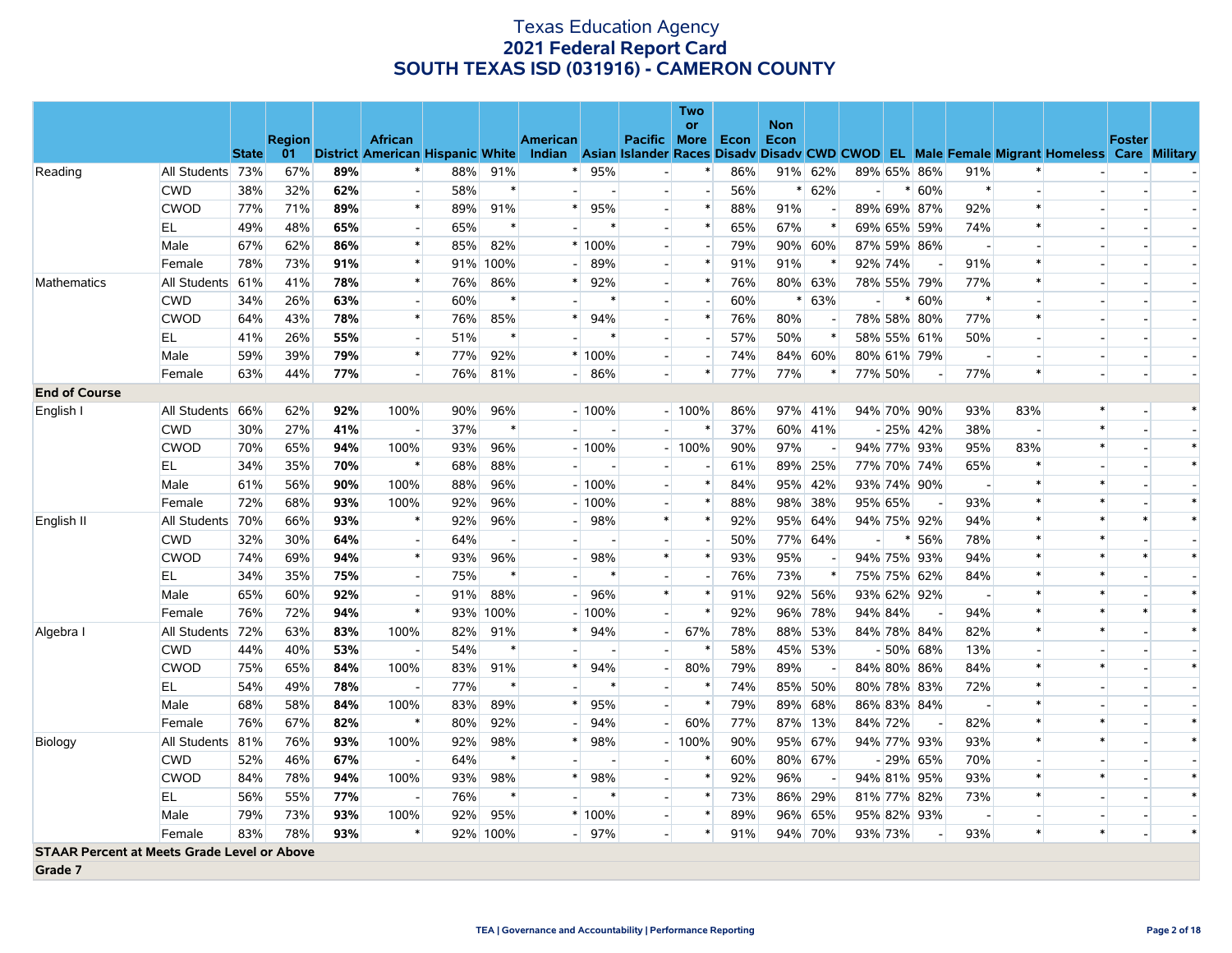|                      |                  |              |               |     |                                  |     |        |                 |         |                          | <b>Two</b><br><b>or</b> |      | <b>Non</b> |                          |                |        |            |                          |        |                                                                                                  |               |        |
|----------------------|------------------|--------------|---------------|-----|----------------------------------|-----|--------|-----------------|---------|--------------------------|-------------------------|------|------------|--------------------------|----------------|--------|------------|--------------------------|--------|--------------------------------------------------------------------------------------------------|---------------|--------|
|                      |                  |              | <b>Region</b> |     | <b>African</b>                   |     |        | <b>American</b> |         | <b>Pacific More</b>      |                         | Econ | Econ       |                          |                |        |            |                          |        |                                                                                                  | <b>Foster</b> |        |
|                      |                  | <b>State</b> | 01            |     | District American Hispanic White |     |        |                 |         |                          |                         |      |            |                          |                |        |            |                          |        | Indian Asian Islander Races Disady Disady CWD CWOD EL Male Female Migrant Homeless Care Military |               |        |
| Reading              | All Students 44% |              | 38%           | 73% |                                  | 72% | 79%    |                 | 81%     |                          | $\ast$                  | 68%  |            | 77% 10%                  | 74% 41% 70%    |        |            | 75%                      |        |                                                                                                  |               |        |
|                      | <b>CWD</b>       | 20%          | 20%           | 10% |                                  | 14% | $\ast$ |                 | $\ast$  | $\overline{\phantom{a}}$ |                         | 14%  |            | $*10%$                   |                | $*$    | 0%         | $\ast$                   |        |                                                                                                  |               |        |
|                      | <b>CWOD</b>      | 48%          | 40%           | 74% | $\ast$                           | 73% | 81%    |                 | 86%     | $\overline{a}$           | $\ast$                  | 70%  | 78%        |                          | 74% 44% 73%    |        |            | 76%                      |        |                                                                                                  |               |        |
|                      | EL               | 20%          | 21%           | 41% | $\overline{\phantom{a}}$         | 41% | $\ast$ |                 |         | $\overline{\phantom{a}}$ |                         | 38%  | 47%        | *                        | 44% 41% 42%    |        |            | 40%                      |        |                                                                                                  |               |        |
|                      | Male             | 41%          | 34%           | 70% | $\ast$                           | 71% | 58%    |                 | 88%     | $\overline{\phantom{a}}$ | $\ast$                  | 62%  | 79%        | 0%                       | 73% 42% 70%    |        |            |                          |        |                                                                                                  |               |        |
|                      | Female           | 48%          | 42%           | 75% |                                  | 73% | 94%    |                 | 75%     | $\overline{\phantom{a}}$ | $\ast$                  | 74%  | 75%        | $\ast$                   | 76% 40%        |        |            | 75%                      | $\ast$ |                                                                                                  |               |        |
| Grade 8              |                  |              |               |     |                                  |     |        |                 |         |                          |                         |      |            |                          |                |        |            |                          |        |                                                                                                  |               |        |
| Reading              | All Students 45% |              | 38%           | 64% | $\ast$                           | 62% | 78%    | $\ast$          | 74%     | $\overline{\phantom{a}}$ | $\ast$                  | 57%  |            | 69% 38%                  | 64% 45% 57%    |        |            | 70%                      | $\ast$ |                                                                                                  |               |        |
|                      | <b>CWD</b>       | 21%          | 19%           | 38% | $\sim$                           | 33% | $\ast$ |                 |         | $\sim$                   | $\overline{a}$          | 33%  |            | * 38%                    | $\overline{a}$ | $\ast$ | 30%        | $\ast$                   |        |                                                                                                  |               |        |
|                      | <b>CWOD</b>      | 48%          | 40%           | 64% | $\ast$                           | 63% | 77%    |                 | 74%     | $\overline{a}$           | $\ast$                  | 58%  | 70%        |                          | 64% 48% 59%    |        |            | 70%                      |        |                                                                                                  |               |        |
|                      | EL               | 19%          | 20%           | 45% |                                  | 45% | $\ast$ |                 |         | $\overline{a}$           | $\ast$                  | 43%  | 50%        | $\ast$                   | 48% 45% 38%    |        |            | 57%                      | $\ast$ |                                                                                                  |               |        |
|                      | Male             | 40%          | 34%           | 57% | $\ast$                           | 54% | 64%    |                 | 90%     | $\overline{\phantom{a}}$ |                         | 49%  |            | 63% 30%                  | 59% 38% 57%    |        |            | $\overline{\phantom{a}}$ |        |                                                                                                  |               |        |
|                      | Female           | 51%          | 43%           | 70% | $\ast$                           | 69% | 92%    |                 | 56%     | $\overline{\phantom{a}}$ | $\ast$                  | 64%  | 77%        | $\ast$                   | 70% 57%        |        |            | 70%                      |        |                                                                                                  |               |        |
| Mathematics          | All Students     | 36%          | 19%           | 51% | $\ast$                           | 47% | 75%    |                 | 78%     | $\overline{a}$           | *                       | 45%  |            | 57% 38%                  | 52% 31% 55%    |        |            | 48%                      |        |                                                                                                  |               |        |
|                      | <b>CWD</b>       | 20%          | 18%           | 38% |                                  | 20% | $\ast$ |                 |         | $\overline{\phantom{a}}$ |                         | 20%  | $\ast$     | 38%                      | $\overline{a}$ | $\ast$ | 40%        | $\ast$                   |        |                                                                                                  |               |        |
|                      | <b>CWOD</b>      | 38%          | 19%           | 52% | $\ast$                           | 47% | 74%    | $\ast$          | 80%     | $\overline{\phantom{0}}$ | $\ast$                  | 45%  | 57%        | $\overline{\phantom{a}}$ | 52% 33% 55%    |        |            | 49%                      | $\ast$ |                                                                                                  |               |        |
|                      | EL               | 17%          | 9%            | 31% |                                  | 30% | $\ast$ |                 |         | $\overline{\phantom{a}}$ |                         | 25%  | 43%        | $\ast$                   | 33% 31% 44%    |        |            | 21%                      |        |                                                                                                  |               |        |
|                      | Male             | 35%          | 18%           | 55% | $\ast$                           | 48% | 83%    |                 | $*100%$ | $\sim$                   |                         | 47%  |            | 63% 40%                  | 55% 44% 55%    |        |            |                          |        |                                                                                                  |               |        |
|                      | Female           | 37%          | 19%           | 48% |                                  | 45% | 69%    |                 | 62%     | $\overline{a}$           | $\ast$                  | 43%  | 53%        | $\ast$                   | 49% 21%        |        |            | 48%                      |        |                                                                                                  |               |        |
| <b>End of Course</b> |                  |              |               |     |                                  |     |        |                 |         |                          |                         |      |            |                          |                |        |            |                          |        |                                                                                                  |               |        |
| English I            | All Students 49% |              | 44%           | 80% | 90%                              | 78% | 88%    |                 | $-$ 97% | $\blacksquare$           | 83%                     | 72%  |            | 89% 22%                  | 83% 47% 78%    |        |            | 82%                      | 50%    | $\ast$                                                                                           |               | $\ast$ |
|                      | <b>CWD</b>       | 19%          | 17%           | 22% |                                  | 20% | $\ast$ |                 |         |                          |                         | 19%  |            | 40% 22%                  |                |        | $-8\%$ 26% | 15%                      |        | $\ast$                                                                                           |               |        |
|                      | <b>CWOD</b>      | 53%          | 46%           | 83% | 90%                              | 81% | 88%    |                 | 97%     |                          | $-100%$                 | 76%  | 89%        |                          | 83% 53% 81%    |        |            | 84%                      | 50%    | $\ast$                                                                                           |               | $\ast$ |
|                      | EL               | 16%          | 17%           | 47% | $\ast$                           | 44% | 75%    |                 |         |                          |                         | 38%  | 68%        | 8%                       | 53% 47% 47%    |        |            | 48%                      |        |                                                                                                  |               | $\ast$ |
|                      | Male             | 44%          | 38%           | 78% | 80%                              | 75% | 88%    |                 | $-100%$ | $\overline{\phantom{a}}$ | $\ast$                  | 69%  |            | 88% 26%                  | 81% 47% 78%    |        |            |                          |        | $\ast$                                                                                           |               |        |
|                      | Female           | 55%          | 50%           | 82% | 100%                             | 80% | 88%    |                 | 95%     | $\overline{\phantom{0}}$ | $\ast$                  | 75%  |            | 89% 15%                  | 84% 48%        |        |            | 82%                      | $\ast$ | $\ast$                                                                                           |               | $\ast$ |
| English II           | All Students 57% |              | 51%           | 84% | $\ast$                           | 82% | 93%    |                 | 98%     | $\ast$                   | *                       | 79%  |            | 89% 32%                  | 86% 42% 82%    |        |            | 85%                      |        | *                                                                                                |               | $\ast$ |
|                      | <b>CWD</b>       | 22%          | 19%           | 32% |                                  | 32% |        |                 |         | $\sim$                   |                         | 25%  |            | 38% 32%                  | $\overline{a}$ | $\ast$ | 19%        | 56%                      | $\ast$ | $\ast$                                                                                           |               |        |
|                      | <b>CWOD</b>      | 60%          | 54%           | 86% | $\ast$                           | 84% | 93%    |                 | 98%     | $\ast$                   | $\ast$                  | 81%  | 91%        |                          | 86% 45% 86%    |        |            | 85%                      |        |                                                                                                  |               | $\ast$ |
|                      | EL               | 18%          | 19%           | 42% |                                  | 40% | $\ast$ |                 |         | $\overline{a}$           |                         | 39%  | 46%        | $\ast$                   | 45% 42% 38%    |        |            | 45%                      |        | $\ast$                                                                                           |               |        |
|                      | Male             | 51%          | 44%           | 82% |                                  | 81% | 88%    |                 | 96%     | $\ast$                   | $\ast$                  | 80%  |            | 84% 19%                  | 86% 38% 82%    |        |            | $\overline{\phantom{a}}$ | $\ast$ | $\ast$                                                                                           |               | $\ast$ |
|                      | Female           | 63%          | 58%           | 85% | $\ast$                           | 83% | 95%    |                 | $-100%$ | $\overline{\phantom{a}}$ | $\ast$                  | 78%  |            | 93% 56%                  | 85% 45%        |        |            | 85%                      |        | $\ast$                                                                                           |               | $\ast$ |
| Algebra I            | All Students 40% |              | 28%           | 52% | 75%                              | 48% | 68%    |                 | 83%     | $\overline{a}$           | 50%                     | 41%  |            | 63% 17%                  | 54% 32% 53%    |        |            | 52%                      | $\ast$ | $\ast$                                                                                           |               | $\ast$ |
|                      | <b>CWD</b>       | 20%          | 19%           | 17% | $\overline{\phantom{a}}$         | 14% | $\ast$ |                 |         | $\sim$                   |                         | 11%  |            | 27% 17%                  |                |        | $-0\%$ 23% | 0%                       |        |                                                                                                  |               |        |
|                      | <b>CWOD</b>      | 42%          | 29%           | 54% | 75%                              | 50% | 67%    |                 | 83%     | $\overline{\phantom{a}}$ | 60%                     | 43%  | 64%        |                          | 54% 35% 55%    |        |            | 53%                      |        | $\ast$                                                                                           |               | $\ast$ |
|                      | EL.              | 20%          | 16%           | 32% |                                  | 31% | $\ast$ |                 |         | $\sim$                   | $\ast$                  | 21%  | 53%        | 0%                       | 35% 32%        |        | 34%        | 30%                      | $\ast$ |                                                                                                  |               |        |
|                      | Male             | 38%          | 25%           | 53% | 80%                              | 49% | 72%    |                 | 82%     |                          |                         | 42%  |            | 61% 23%                  | 55% 34% 53%    |        |            |                          |        |                                                                                                  |               |        |
|                      | Female           | 43%          | 31%           | 52% | $\ast$                           | 48% | 65%    |                 | 84%     | $\overline{a}$           | 40%                     | 40%  | 64%        | 0%                       | 53% 30%        |        |            | 52%                      | $\ast$ | $\ast$                                                                                           |               | $\ast$ |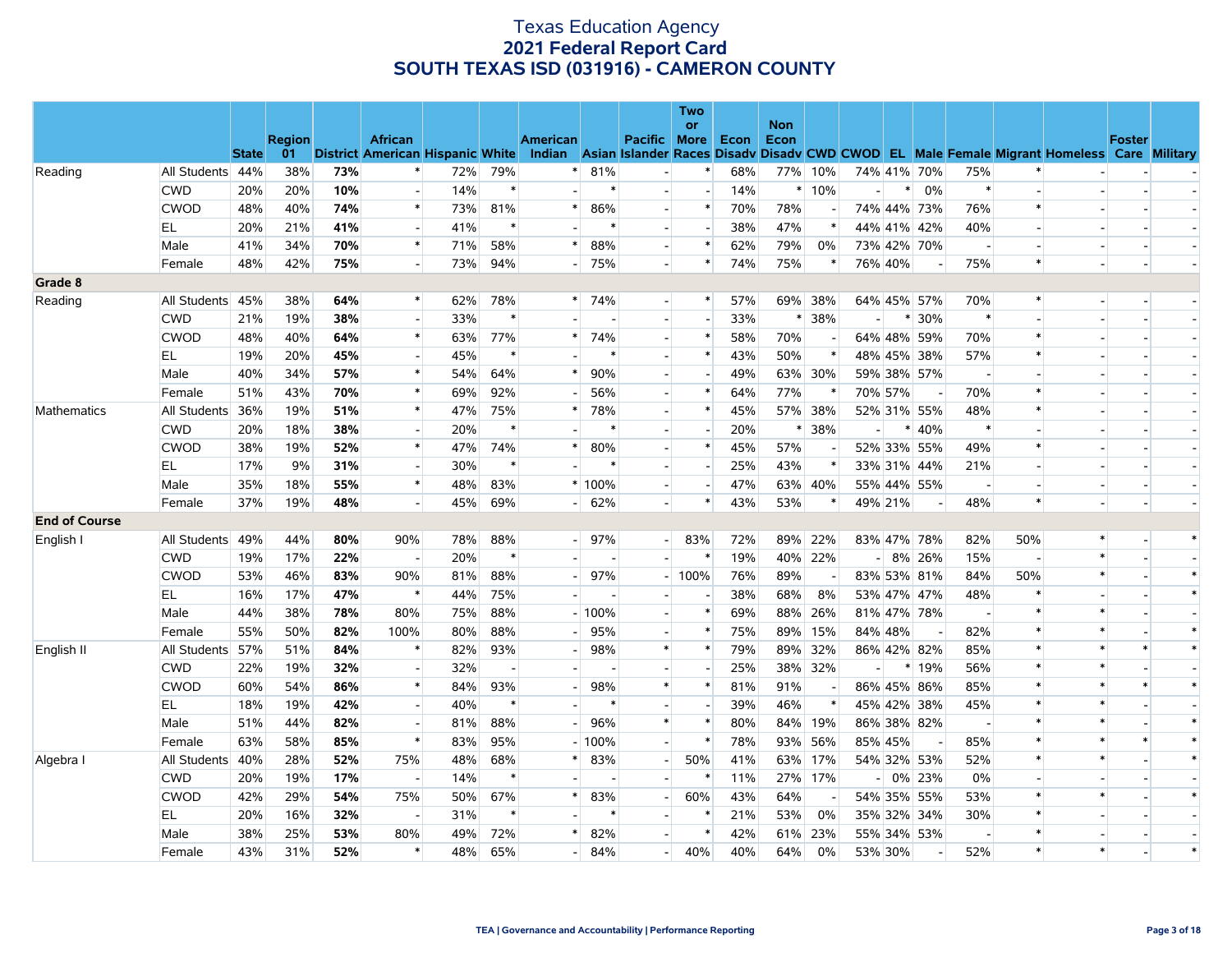|                                             |                  |              |               |     |                                     |     |                          |                 |                |                          | Two<br>or                |             | <b>Non</b> |                          |                          |        |            |                          |                          |                                                                                           |               |        |
|---------------------------------------------|------------------|--------------|---------------|-----|-------------------------------------|-----|--------------------------|-----------------|----------------|--------------------------|--------------------------|-------------|------------|--------------------------|--------------------------|--------|------------|--------------------------|--------------------------|-------------------------------------------------------------------------------------------|---------------|--------|
|                                             |                  |              | <b>Region</b> |     | <b>African</b>                      |     |                          | <b>American</b> |                | <b>Pacific</b>           | More                     | <b>Econ</b> | Econ       |                          |                          |        |            |                          |                          |                                                                                           | <b>Foster</b> |        |
|                                             |                  | <b>State</b> |               |     | 01 District American Hispanic White |     |                          | Indian          |                |                          |                          |             |            |                          |                          |        |            |                          |                          | Asian Islander Races Disady Disady CWD CWOD EL Male Female Migrant Homeless Care Military |               |        |
| Biology                                     | All Students 54% |              | 42%           | 70% | 88%                                 | 66% | 88%                      | $\ast$          | 97%            | $\overline{\phantom{a}}$ | 60%                      | 60%         | 78%        | 27%                      | 72% 45% 72%              |        |            | 68%                      | $\ast$                   |                                                                                           |               |        |
|                                             | <b>CWD</b>       | 25%          | 21%           | 27% | $\overline{\phantom{a}}$            | 25% | $\ast$                   |                 |                | $\overline{\phantom{a}}$ | $\ast$                   | 25%         | 30%        | 27%                      |                          |        | $-0\%$ 35% | 10%                      | $\overline{\phantom{a}}$ |                                                                                           |               |        |
|                                             | <b>CWOD</b>      | 57%          | 44%           | 72% | 88%                                 | 68% | 87%                      | $\ast$          | 97%            | $\blacksquare$           | $\ast$                   | 62%         | 80%        | $\overline{\phantom{a}}$ | 72% 48% 74%              |        |            | 69%                      | $\ast$                   | $\ast$                                                                                    |               | $\ast$ |
|                                             | EL               | 21%          | 19%           | 45% | $\overline{\phantom{a}}$            | 41% | $\ast$                   |                 |                | $\overline{\phantom{a}}$ | $\ast$                   | 37%         | 60%        | 0%                       | 48% 45% 47%              |        |            | 42%                      | $\ast$                   |                                                                                           |               | $\ast$ |
|                                             | Male             | 52%          | 42%           | 72% | 80%                                 | 68% | 90%                      |                 | $*100%$        | $\overline{\phantom{a}}$ | $\ast$                   | 62%         | 80%        | 35%                      | 74% 47% 72%              |        |            | $\overline{\phantom{a}}$ |                          |                                                                                           |               |        |
|                                             | Female           | 55%          | 43%           | 68% | $\ast$                              | 65% | 85%                      |                 | $-$ 94%        | $\overline{\phantom{a}}$ | $\ast$                   | 59%         |            | 77% 10%                  | 69% 42%                  |        |            | 68%                      | $\ast$                   | $\ast$                                                                                    |               | $\ast$ |
| <b>STAAR Percent at Masters Grade Level</b> |                  |              |               |     |                                     |     |                          |                 |                |                          |                          |             |            |                          |                          |        |            |                          |                          |                                                                                           |               |        |
| Grade 7                                     |                  |              |               |     |                                     |     |                          |                 |                |                          |                          |             |            |                          |                          |        |            |                          |                          |                                                                                           |               |        |
| Reading                                     | All Students 25% |              | 20%           | 49% | $\ast$                              | 47% | 61%                      | $*$             | 62%            | $\overline{\phantom{a}}$ | $*$                      | 43%         |            | 55% 10%                  | 50% 32% 44%              |        |            | 54%                      | $\ast$                   |                                                                                           |               |        |
|                                             | <b>CWD</b>       | 9%           | 10%           | 10% | $\overline{\phantom{a}}$            | 14% | $\ast$                   |                 | $\ast$         | $\blacksquare$           | $\overline{\phantom{a}}$ | 14%         |            | $*10%$                   | $\overline{\phantom{a}}$ | $\ast$ | 0%         | $\ast$                   |                          |                                                                                           |               |        |
|                                             | <b>CWOD</b>      | 27%          | 21%           | 50% | $\ast$                              | 48% | 63%                      | $\ast$          | 66%            | $\overline{a}$           | $\ast$                   | 44%         | 56%        |                          | 50% 34% 46%              |        |            | 54%                      | $\ast$                   |                                                                                           |               |        |
|                                             | EL               | 8%           | 9%            | 32% | $\sim$                              | 31% | $\ast$                   |                 |                | $\overline{\phantom{a}}$ | $\sim$                   | 31%         | 33%        | $\ast$                   | 34% 32% 32%              |        |            | 32%                      | $\overline{a}$           |                                                                                           |               |        |
|                                             | Male             | 22%          | 17%           | 44% | $\ast$                              | 42% | 42%                      | $\ast$          | 65%            | $\overline{\phantom{a}}$ | $\ast$                   | 35%         | 53%        | $0\%$                    | 46% 32% 44%              |        |            |                          |                          |                                                                                           |               |        |
|                                             | Female           | 28%          | 22%           | 54% | $\overline{\phantom{a}}$            | 51% | 75%                      |                 | 60%            | $\overline{\phantom{a}}$ | $\ast$                   | 50%         | 57%        | $\ast$                   | 54% 32%                  |        |            | 54%                      | $\ast$                   |                                                                                           |               |        |
| Grade 8                                     |                  |              |               |     |                                     |     |                          |                 |                |                          |                          |             |            |                          |                          |        |            |                          |                          |                                                                                           |               |        |
| Reading                                     | All Students 21% |              | 16%           | 30% | $\ast$                              | 28% | 57%                      | $\ast$          | 47%            | $\overline{a}$           | $\ast$                   | 23%         |            | 37% 15%                  | 31% 15% 29%              |        |            | 31%                      | $\ast$                   | $\sim$                                                                                    |               |        |
|                                             | <b>CWD</b>       | 6%           | 7%            | 15% | $\overline{\phantom{a}}$            | 8%  | $\ast$                   |                 |                | $\overline{\phantom{a}}$ | $\overline{\phantom{a}}$ | 11%         |            | $*15%$                   | $\overline{\phantom{a}}$ |        | $* 20%$    | $\ast$                   |                          |                                                                                           |               |        |
|                                             | <b>CWOD</b>      | 22%          | 17%           | 31% | $\ast$                              | 28% | 55%                      | $\ast$          | 47%            | $\overline{\phantom{a}}$ | $\ast$                   | 24%         | 37%        |                          | 31% 15% 30%              |        |            | 32%                      | $\ast$                   |                                                                                           |               |        |
|                                             | EL               | 5%           | 6%            | 15% | $\overline{a}$                      | 16% | $\ast$                   |                 |                | $\overline{\phantom{a}}$ | $\ast$                   | 16%         | 11%        | $\ast$                   | 15% 15%                  |        | 9%         | 22%                      | $\ast$                   |                                                                                           |               |        |
|                                             | Male             | 17%          | 13%           | 29% | $\ast$                              | 27% | 45%                      |                 | 50%            | $\overline{\phantom{a}}$ | $\overline{\phantom{a}}$ | 18%         |            | 38% 20%                  | $30\%$                   |        | 9% 29%     |                          |                          |                                                                                           |               |        |
|                                             | Female           | 25%          | 19%           | 31% | $\ast$                              | 28% | 67%                      |                 | 44%            | $\overline{a}$           | $\ast$                   | 27%         | 36%        | $\ast$                   | 32% 22%                  |        |            | 31%                      | $\ast$                   |                                                                                           |               |        |
| Mathematics                                 | All Students 10% |              | 5%            | 17% | $\ast$                              | 13% | 21%                      | $\ast$          | 46%            | $\overline{\phantom{a}}$ | $\ast$                   | 11%         |            | 21% 13%                  | 17% 7% 16%               |        |            | 17%                      | $\ast$                   |                                                                                           |               |        |
|                                             | <b>CWD</b>       | 7%           | 11%           | 13% | $\sim$                              | 20% | $\ast$                   |                 |                | $\overline{\phantom{a}}$ | $\overline{\phantom{a}}$ | 20%         |            | * 13%                    |                          |        | 0%         | $\ast$                   |                          |                                                                                           |               |        |
|                                             | <b>CWOD</b>      | 11%          | 5%            | 17% | $\ast$                              | 13% | 22%                      | $\ast$          | 49%            | $\blacksquare$           | $\ast$                   | 11%         | 22%        |                          | 17%                      |        | 8% 17%     | 17%                      | $\ast$                   |                                                                                           |               |        |
|                                             | EL               | 3%           | 2%            | 7%  | $\overline{\phantom{a}}$            | 5%  | $\ast$                   |                 |                | $\overline{\phantom{a}}$ | $\overline{a}$           | 4%          | 14%        | $\ast$                   | 8%                       | 7%     | 17%        | $0\%$                    |                          |                                                                                           |               |        |
|                                             | Male             | 10%          | 6%            | 16% | $\ast$                              | 13% | 17%                      | $\ast$          | 50%            | $\blacksquare$           | $\overline{a}$           | 12%         | 21%        | 0%                       | 17% 17% 16%              |        |            |                          |                          |                                                                                           |               |        |
|                                             | Female           | 10%          | 5%            | 17% | $\overline{\phantom{a}}$            | 13% | 25%                      |                 | 43%            | $\overline{\phantom{a}}$ | $\ast$                   | 10%         | 22%        | $\ast$                   | 17%                      | 0%     |            | 17%                      | $\ast$                   |                                                                                           |               |        |
| <b>End of Course</b>                        |                  |              |               |     |                                     |     |                          |                 |                |                          |                          |             |            |                          |                          |        |            |                          |                          |                                                                                           |               |        |
| English I                                   | All Students 12% |              | 8%            | 25% | 50%                                 | 21% | 29%                      |                 | 51%            | $\blacksquare$           | 17%                      | 19%         | 30%        | 6%                       | 25% 2% 23%               |        |            | 25%                      | $0\%$                    | $\ast$                                                                                    |               | $\ast$ |
|                                             | <b>CWD</b>       | 4%           | 5%            | 6%  | $\overline{\phantom{a}}$            | 7%  | $\ast$                   |                 | $\blacksquare$ | $\overline{a}$           | $\ast$                   | 4%          | 20%        | 6%                       |                          | 0%     | 5%         | 8%                       | $\overline{\phantom{a}}$ | $\ast$                                                                                    |               |        |
|                                             | <b>CWOD</b>      | 13%          | 9%            | 25% | 50%                                 | 22% | 30%                      |                 | 51%            | $\overline{\phantom{0}}$ | 20%                      | 20%         | 31%        |                          | 25%                      |        | 3% 24%     | 26%                      | 0%                       | $\ast$                                                                                    |               | $\ast$ |
|                                             | EL               | 1%           | 1%            | 2%  | $\ast$                              | 1%  | 0%                       |                 |                | $\overline{\phantom{a}}$ | $\overline{\phantom{a}}$ | 3%          | 0%         | 0%                       | 3%                       | 2%     | 5%         | $0\%$                    | $\ast$                   |                                                                                           |               | $\ast$ |
|                                             | Male             | 9%           | 6%            | 23% | 40%                                 | 21% | 32%                      |                 | 38%            | $\overline{\phantom{a}}$ | $\ast$                   | 19%         | 28%        | 5%                       | 24%                      |        | 5% 23%     |                          | $\ast$                   |                                                                                           |               |        |
|                                             | Female           | 15%          | 11%           | 25% | 60%                                 | 21% | 27%                      |                 | 58%            | $\blacksquare$           | $\ast$                   | 18%         | 33%        | 8%                       | 26%                      | 0%     |            | 25%                      | $\ast$                   |                                                                                           |               | $\ast$ |
| English II                                  | All Students 11% |              | 8%            | 21% | $\ast$                              | 18% | 29%                      |                 | 53%            | $\ast$                   | $\ast$                   | 13%         | 29%        | 12%                      | 21%                      |        | 5% 21%     | 21%                      | $\ast$                   | $\ast$                                                                                    |               | $\ast$ |
|                                             | <b>CWD</b>       | 5%           | 6%            | 12% | $\overline{\phantom{a}}$            | 12% | $\overline{\phantom{a}}$ |                 |                | $\blacksquare$           | $\blacksquare$           | 8%          | 15%        | 12%                      | $\blacksquare$           | $\ast$ | 6%         | 22%                      | $\ast$                   | $\ast$                                                                                    |               |        |
|                                             | <b>CWOD</b>      | 11%          | 8%            | 21% | $\ast$                              | 18% | 29%                      |                 | 53%            | $\ast$                   | $\ast$                   | 14%         | 30%        | $\overline{\phantom{a}}$ | 21%                      |        | 5% 22%     | 21%                      | *                        | $\ast$                                                                                    | $\ast$        | $\ast$ |
|                                             | EL               | 1%           | 1%            | 5%  | $\overline{\phantom{a}}$            | 5%  | $\ast$                   |                 | $\ast$         | $\overline{\phantom{a}}$ |                          | 8%          | 0%         | $\ast$                   | 5%                       | 5%     | 4%         | 5%                       | *                        | $\ast$                                                                                    |               |        |
|                                             | Male             | 8%           | 6%            | 21% | $\sim$                              | 19% | 25%                      |                 | 50%            | $\ast$                   | $\ast$                   | 15%         | 27%        | 6%                       | 22%                      |        | 4% 21%     | $\overline{\phantom{a}}$ | $\ast$                   | $\ast$                                                                                    |               | $\ast$ |
|                                             | Female           | 14%          | 10%           | 21% | $\ast$                              | 17% | 30%                      |                 | 55%            | $\overline{a}$           | $\ast$                   | 12%         | 31%        | 22%                      | 21%                      | 5%     |            | 21%                      | $\ast$                   | $\ast$                                                                                    | $\ast$        | $\ast$ |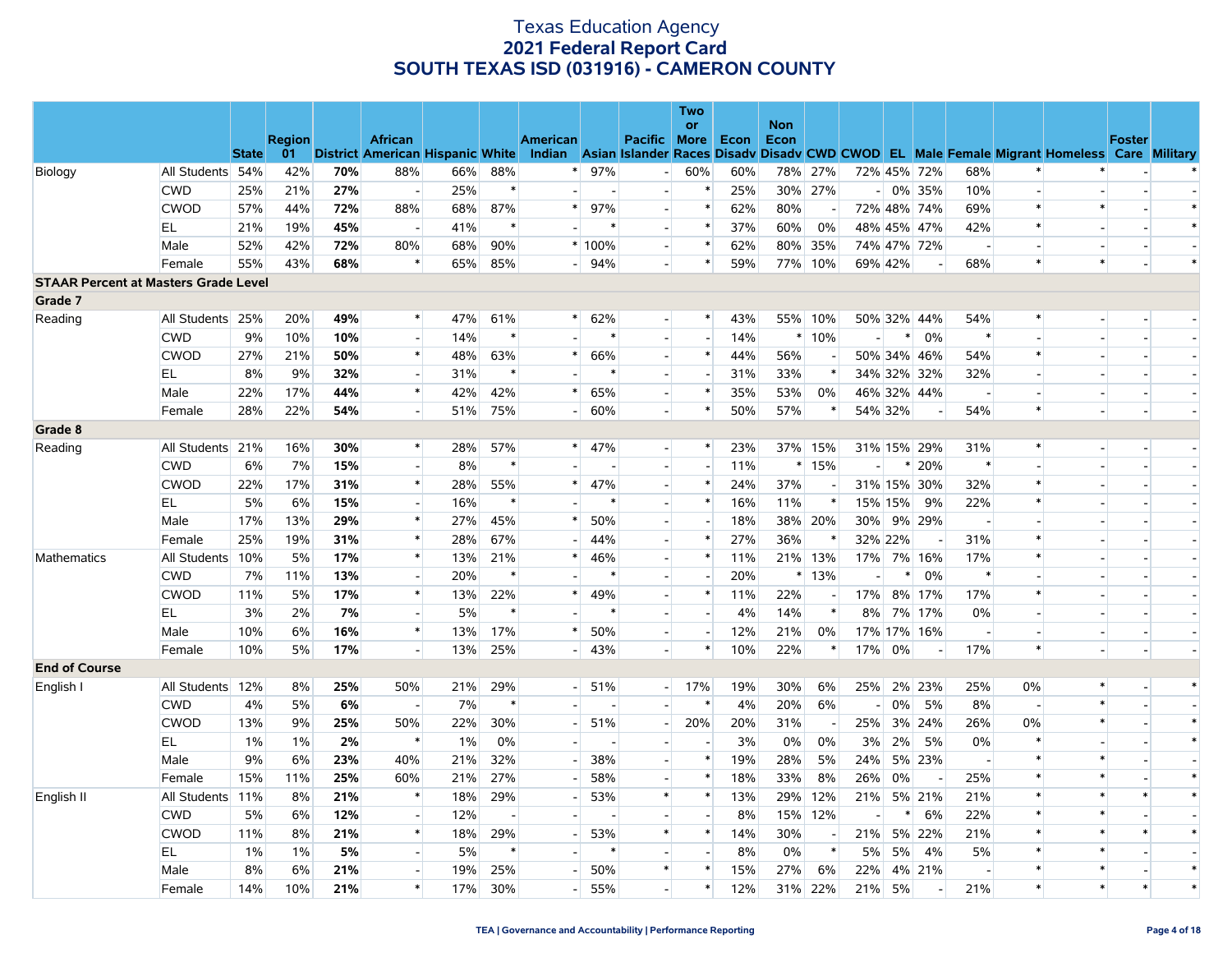|                                                         |                  |              |               |     |                                  |     |          |                 |      |                          | Two<br>or   |      | <b>Non</b> |                |         |        |                |                          |        |                                                                                                  |               |        |
|---------------------------------------------------------|------------------|--------------|---------------|-----|----------------------------------|-----|----------|-----------------|------|--------------------------|-------------|------|------------|----------------|---------|--------|----------------|--------------------------|--------|--------------------------------------------------------------------------------------------------|---------------|--------|
|                                                         |                  |              | <b>Region</b> |     | <b>African</b>                   |     |          | <b>American</b> |      | <b>Pacific</b>           | <b>More</b> | Econ | Econ       |                |         |        |                |                          |        |                                                                                                  | <b>Foster</b> |        |
|                                                         |                  | <b>State</b> | 01            |     | District American Hispanic White |     |          |                 |      |                          |             |      |            |                |         |        |                |                          |        | Indian Asian Islander Races Disady Disady CWD CWOD EL Male Female Migrant Homeless Care Military |               |        |
| Algebra I                                               | All Students 23% |              | 14%           | 33% | 63%                              | 27% | 52%      |                 | 74%  |                          | 50%         | 26%  | 39%        | 3%             |         |        | 34% 13% 32%    | 34%                      |        |                                                                                                  |               |        |
|                                                         | <b>CWD</b>       | 8%           | 8%            | 3%  |                                  | 4%  | $\ast$   |                 |      | $\overline{a}$           | $\ast$      | 5%   | 0%         | 3%             |         | $-10%$ | 5%             | 0%                       |        |                                                                                                  |               |        |
|                                                         | <b>CWOD</b>      | 24%          | 15%           | 34% | 63%                              | 28% | 53%      |                 | 74%  | $\overline{a}$           | 60%         | 27%  | 40%        | $\blacksquare$ | 34% 14% |        | 34%            | 34%                      | $\ast$ | $\ast$                                                                                           |               | $\ast$ |
|                                                         | EL               | 9%           | 7%            | 13% |                                  | 11% | $\ast$   |                 |      |                          | $\ast$      | 9%   | 21%        | 0%             | 14% 13% |        | 9%             | 17%                      |        |                                                                                                  |               |        |
|                                                         | Male             | 21%          | 12%           | 32% | 80%                              | 26% | 50%      | $\ast$          | 73%  | $\overline{a}$           | $\ast$      | 27%  | 36%        | 5%             | 34%     |        | 9% 32%         | $\overline{a}$           | $\ast$ |                                                                                                  |               |        |
|                                                         | Female           | 25%          | 16%           | 34% |                                  | 28% | 54%      |                 | 74%  | $\overline{a}$           | 40%         | 24%  | 43%        | 0%             | 34% 17% |        |                | 34%                      |        | $\ast$                                                                                           |               | $\ast$ |
| Biology                                                 | All Students 21% |              | 12%           | 35% | 75%                              | 31% | 50%      |                 | 65%  | $\overline{a}$           | 40%         | 27%  | 41%        | 10%            |         |        | 35% 16% 37%    | 33%                      |        | $\ast$                                                                                           |               | $\ast$ |
|                                                         | <b>CWD</b>       | 7%           | 7%            | 10% | $\overline{\phantom{a}}$         | 7%  | $\ast$   |                 |      | $\overline{\phantom{a}}$ | ∗           | 5%   |            | 20% 10%        |         |        | $-10\%$ 10%    | 10%                      |        |                                                                                                  |               |        |
|                                                         | <b>CWOD</b>      | 23%          | 13%           | 35% | 75%                              | 31% | 49%      |                 | 65%  | $\overline{\phantom{a}}$ | $\ast$      | 28%  | 42%        |                |         |        | 35% 17% 38%    | 33%                      |        | $\ast$                                                                                           |               | $\ast$ |
|                                                         | EL               | 4%           | 3%            | 16% |                                  | 16% | $\ast$   |                 |      | $\overline{a}$           | $\ast$      | 17%  | 14%        | 0%             |         |        | 17% 16% 18%    | 15%                      | $\ast$ |                                                                                                  |               | $\ast$ |
|                                                         | Male             | 21%          | 12%           | 37% | 80%                              | 33% | 57%      |                 | 59%  | $\overline{\phantom{a}}$ | $\ast$      | 29%  |            | 42% 10%        |         |        | 38% 18% 37%    |                          |        |                                                                                                  |               |        |
|                                                         | Female           | 22%          | 12%           | 33% | $\ast$                           | 29% | 44%      |                 | 70%  | $\overline{\phantom{a}}$ | $\ast$      | 26%  | 40%        | 10%            | 33% 15% |        |                | 33%                      | $\ast$ | $\ast$                                                                                           |               | $\ast$ |
| <b>STAAR Percent at Approaches Grade Level or Above</b> |                  |              |               |     |                                  |     |          |                 |      |                          |             |      |            |                |         |        |                |                          |        |                                                                                                  |               |        |
| <b>All Grades</b>                                       |                  |              |               |     |                                  |     |          |                 |      |                          |             |      |            |                |         |        |                |                          |        |                                                                                                  |               |        |
| All Subjects                                            | All Students 67% |              | 58%           | 89% | 98%                              | 88% | 95%      | 60%             | 97%  | $\ast$                   | 92%         | 86%  |            | 92% 57%        | 91% 73% |        | 89%            | 90%                      | 89%    | 75%                                                                                              | $\ast$        | 90%    |
|                                                         | <b>CWD</b>       | 38%          | 32%           | 57% |                                  |     | 54% 100% |                 | 83%  | $\overline{\phantom{a}}$ |             | 51%  |            | 69% 57%        |         | $-33%$ | 59%            | 53%                      | $\ast$ | $\ast$                                                                                           |               |        |
|                                                         | <b>CWOD</b>      | 71%          | 61%           | 91% | 98%                              | 90% | 94%      | 60%             | 97%  | $\ast$                   | 96%         | 88%  | 93%        |                |         |        | 91% 76% 90%    | 91%                      | 88%    | 100%                                                                                             | $\ast$        | 90%    |
|                                                         | EL               | 47%          | 42%           | 73% | $\ast$                           | 72% | 86%      |                 | 81%  |                          |             | 70%  |            | 79% 33%        |         |        | 76% 73% 73%    | 73%                      | 83%    | $\ast$                                                                                           |               | $\ast$ |
|                                                         | Male             | 65%          | 56%           | 89% | 96%                              | 88% | 92%      | 60%             | 99%  |                          | * 100%      | 84%  |            | 93% 59%        |         |        | 90% 73% 89%    |                          | 75%    | $\ast$                                                                                           |               | $\ast$ |
|                                                         | Female           | 69%          | 60%           | 90% | 100%                             | 89% | 96%      |                 | 96%  |                          | 89%         | 88%  |            | 92% 53%        | 91% 73% |        | $\overline{a}$ | 90%                      | 100%   | 100%                                                                                             | $\ast$        | 89%    |
| Reading                                                 | All Students 68% |              | 62%           | 92% | 100%                             | 91% | 95%      |                 | 98%  |                          | * 100%      | 89%  |            | 95% 53%        |         |        | 93% 72% 90%    | 94%                      | 92%    | 60%                                                                                              |               | 80%    |
|                                                         | <b>CWD</b>       | 35%          | 31%           | 53% |                                  | 49% | $\ast$   |                 |      |                          |             | 44%  |            | 72% 53%        |         |        | $-32\%$ 51%    | 55%                      |        | *                                                                                                |               |        |
|                                                         | <b>CWOD</b>      | 72%          | 65%           | 93% | 100%                             | 93% | 95%      |                 | 98%  |                          | * 100%      | 91%  | 95%        |                |         |        | 93% 76% 92%    | 94%                      | 91%    | $\ast$                                                                                           | $\ast$        | 80%    |
|                                                         | EL               | 46%          | 44%           | 72% | $\ast$                           | 71% | 77%      |                 | 89%  |                          | $\ast$      | 68%  |            | 78% 32%        |         |        | 76% 72% 66%    | 77%                      |        | $\ast$                                                                                           |               | $\ast$ |
|                                                         | Male             | 63%          | 57%           | 90% | 100%                             | 89% | 91%      |                 | 99%  |                          | * 100%      | 85%  |            | 94% 51%        |         |        | 92% 66% 90%    | $\sim$                   | 86%    | $\ast$                                                                                           |               | $\ast$ |
|                                                         | Female           | 72%          | 67%           | 94% | 100%                             | 93% | 99%      |                 | 97%  |                          | $-100%$     | 91%  |            | 96% 55%        | 94% 77% |        |                | 94%                      | 100%   | $\ast$                                                                                           |               | $\ast$ |
| Mathematics                                             | All Students 65% |              | 52%           | 84% | 93%                              | 82% | 91%      |                 | 95%  | $\overline{a}$           | 71%         | 80%  |            | 87% 60%        |         |        | 84% 71% 85%    | 82%                      |        | $\ast$                                                                                           |               | $\ast$ |
|                                                         | <b>CWD</b>       | 39%          | 33%           | 60% |                                  | 58% | $\ast$   |                 |      |                          |             | 60%  |            | 59% 60%        |         |        | $-40\%$ 68%    | 38%                      |        |                                                                                                  |               |        |
|                                                         | <b>CWOD</b>      | 68%          | 54%           | 84% | 93%                              | 83% | 91%      |                 | 96%  | $\overline{a}$           | 83%         | 81%  | 87%        |                |         |        | 84% 73% 86%    | 83%                      |        | $\ast$                                                                                           |               | $\ast$ |
|                                                         | EL               | 49%          | 39%           | 71% |                                  | 69% | 100%     |                 | 75%  | $\overline{a}$           | $\ast$      | 69%  |            | 76% 40%        |         |        | 73% 71% 77%    | 65%                      | $\ast$ |                                                                                                  |               |        |
|                                                         | Male             | 65%          | 52%           | 85% | 90%                              | 83% | 92%      |                 | 98%  | $\overline{a}$           | $\ast$      | 80%  |            | 89% 68%        |         |        | 86% 77% 85%    | $\overline{\phantom{a}}$ |        |                                                                                                  |               |        |
|                                                         | Female           | 65%          | 52%           | 82% | $\ast$                           | 81% | 91%      |                 | 92%  | $\overline{a}$           | 67%         | 80%  | 85%        | 38%            | 83% 65% |        |                | 82%                      |        | $\ast$                                                                                           |               | $\ast$ |
| Science                                                 | All Students 70% |              | 62%           | 93% | 100%                             | 92% | 98%      |                 | 99%  |                          | $-100%$     | 90%  |            | 95% 65%        |         |        | 94% 78% 94%    | 92%                      | $\ast$ | $\ast$                                                                                           |               | $\ast$ |
|                                                         | <b>CWD</b>       | 42%          | 35%           | 65% |                                  | 62% | $\ast$   |                 |      | $\overline{\phantom{a}}$ | $\ast$      | 57%  |            | 80% 65%        |         |        | $-29\%$ 65%    | 64%                      |        |                                                                                                  |               |        |
|                                                         | <b>CWOD</b>      | 74%          | 65%           | 94% | 100%                             | 93% | 98%      | *               | 99%  | $\sim$                   | $\ast$      | 92%  | 96%        | $\overline{a}$ | 94% 81% |        | 95%            | 93%                      | $\ast$ | $\ast$                                                                                           |               | $\ast$ |
|                                                         | EL               | 47%          | 43%           | 78% |                                  | 77% | $\ast$   |                 |      | $\overline{\phantom{a}}$ | $\ast$      | 74%  |            | 86% 29%        | 81% 78% |        | 82%            | 73%                      |        |                                                                                                  |               | $\ast$ |
|                                                         | Male             | 70%          | 62%           | 94% | 100%                             | 93% | 96%      |                 | 100% | $\overline{\phantom{a}}$ | $\ast$      | 90%  | 97%        | 65%            |         |        | 95% 82% 94%    | $\overline{a}$           |        |                                                                                                  |               |        |
|                                                         | Female           | 71%          | 62%           | 92% |                                  |     | 91% 100% |                 | 98%  | $\overline{a}$           | $\ast$      | 90%  |            | 94% 64%        | 93% 73% |        |                | 92%                      |        | $\ast$                                                                                           |               | $\ast$ |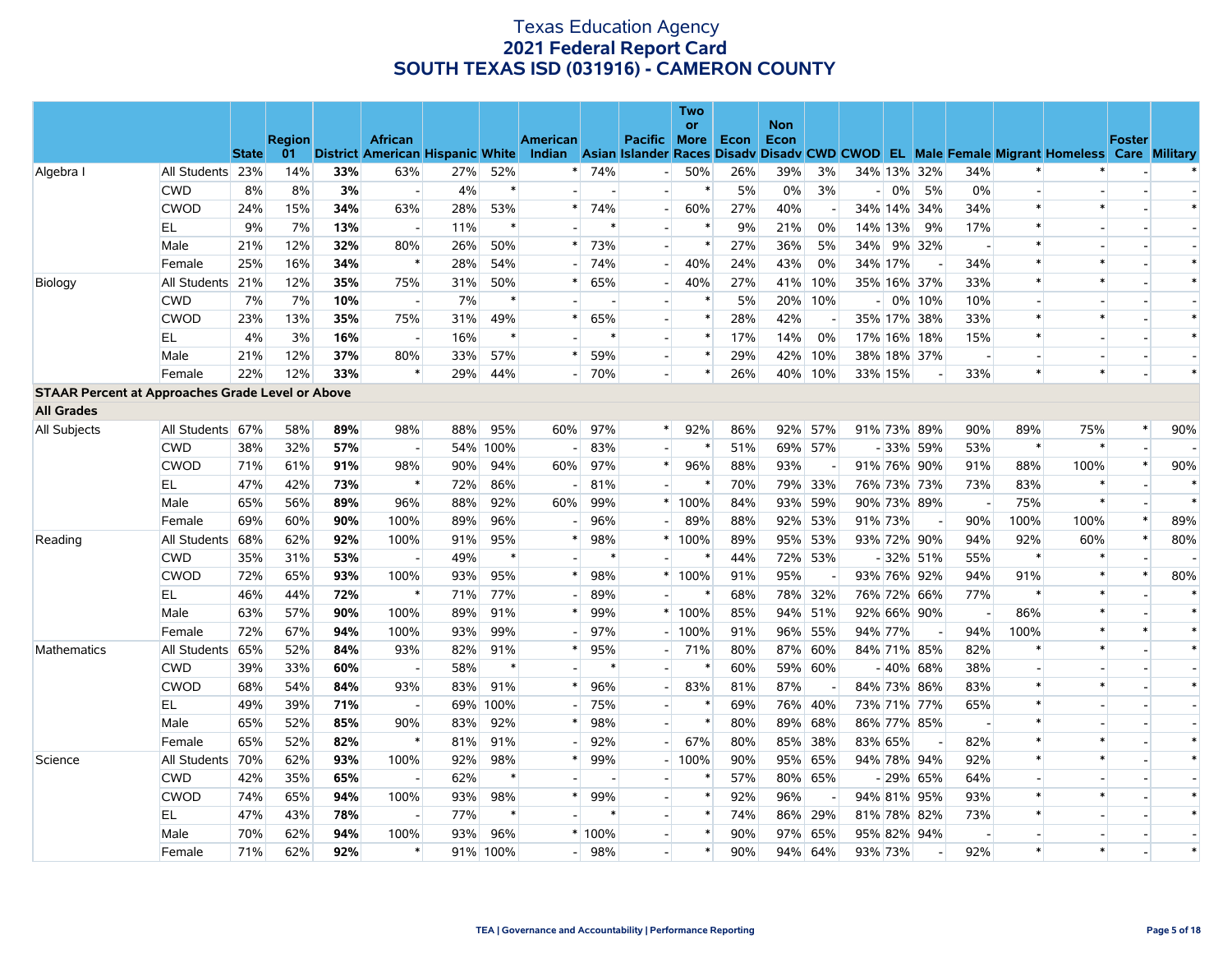|                                                    |                  |              |               |     |                          |     |          |          |         |                          | <b>Two</b><br>or         |      | <b>Non</b> |                |                          |                          |             |                          |                          |                                                                                                                                   |               |        |
|----------------------------------------------------|------------------|--------------|---------------|-----|--------------------------|-----|----------|----------|---------|--------------------------|--------------------------|------|------------|----------------|--------------------------|--------------------------|-------------|--------------------------|--------------------------|-----------------------------------------------------------------------------------------------------------------------------------|---------------|--------|
|                                                    |                  |              | <b>Region</b> |     | <b>African</b>           |     |          | American |         | Pacific More             |                          | Econ | Econ       |                |                          |                          |             |                          |                          |                                                                                                                                   | <b>Foster</b> |        |
|                                                    |                  | <b>State</b> | 01            |     |                          |     |          |          |         |                          |                          |      |            |                |                          |                          |             |                          |                          | District American Hispanic White Indian Asian Islander Races Disady Disady CWD CWOD EL Male Female Migrant Homeless Care Military |               |        |
| SAT/ACT All Subjects All Students 95%              |                  |              | 91%           | 92% |                          |     | 90% 100% |          | $-100%$ |                          | $\overline{\phantom{a}}$ | 90%  |            | 94% 70%        |                          |                          | 93% 80% 94% | 90%                      |                          |                                                                                                                                   |               |        |
|                                                    | <b>CWD</b>       | 80%          | 68%           | 70% |                          | 63% |          |          | $\ast$  | $\overline{a}$           | $\overline{a}$           | 57%  |            | * 70%          | $\overline{\phantom{a}}$ |                          | $-71%$      | $\ast$                   |                          |                                                                                                                                   |               |        |
|                                                    | <b>CWOD</b>      | 95%          | 92%           | 93% | $\ast$                   |     | 91% 100% |          | $-100%$ | $\overline{\phantom{a}}$ | $\overline{a}$           | 91%  | 94%        |                |                          |                          | 93% 80% 95% | 91%                      |                          |                                                                                                                                   |               |        |
|                                                    | EL               | 74%          | 80%           | 80% |                          | 80% |          |          |         | $\overline{\phantom{a}}$ |                          |      | $\ast$     | $\overline{a}$ |                          |                          | 80% 80% 80% |                          |                          |                                                                                                                                   |               |        |
|                                                    | Male             | 95%          | 92%           | 94% | $\ast$                   |     | 92% 100% |          | $-100%$ | $\overline{\phantom{a}}$ | $\overline{a}$           | 90%  |            | 97% 71%        |                          |                          | 95% 80% 94% |                          |                          |                                                                                                                                   |               |        |
|                                                    | Female           | 94%          | 90%           | 90% | $\ast$                   |     | 88% 100% |          | $-100%$ | $\overline{a}$           |                          | 90%  | 91%        | $\ast$         | 91%                      | $\overline{\phantom{a}}$ |             | 90%                      |                          |                                                                                                                                   |               |        |
| <b>STAAR Percent at Meets Grade Level or Above</b> |                  |              |               |     |                          |     |          |          |         |                          |                          |      |            |                |                          |                          |             |                          |                          |                                                                                                                                   |               |        |
| <b>All Grades</b>                                  |                  |              |               |     |                          |     |          |          |         |                          |                          |      |            |                |                          |                          |             |                          |                          |                                                                                                                                   |               |        |
| All Subjects                                       | All Students 41% |              | 31%           | 69% | 83%                      | 66% | 81%      | 20%      | 89%     | $\ast$                   | 73%                      | 61%  |            | 76% 26%        |                          |                          | 70% 41% 68% | 69%                      | 56%                      | 50%                                                                                                                               |               | 60%    |
|                                                    | <b>CWD</b>       | 21%          | 19%           | 26% |                          | 23% | 83%      |          | 50%     | $\overline{\phantom{a}}$ | $\ast$                   | 20%  |            | 38% 26%        |                          |                          | $-3\%$ 27%  | 25%                      | $\ast$                   | $\ast$                                                                                                                            |               |        |
|                                                    | <b>CWOD</b>      | 44%          | 33%           | 70% | 83%                      | 67% | 81%      | 20%      | 90%     | $\ast$                   | 83%                      | 63%  | 76%        | $\blacksquare$ |                          |                          | 70% 44% 70% | 70%                      | 53%                      | 67%                                                                                                                               |               | 60%    |
|                                                    | EL               | 20%          | 16%           | 41% | $\ast$                   | 39% | 73%      |          | 43%     |                          | $\ast$                   | 34%  | 54%        | 3%             |                          |                          | 44% 41% 41% | 40%                      | 0%                       | $\ast$                                                                                                                            |               | $\ast$ |
|                                                    | Male             | 40%          | 30%           | 68% | 80%                      | 65% | 82%      | 20%      | 93%     | $\ast$                   | 86%                      | 60%  |            | 75% 27%        |                          |                          | 70% 41% 68% | $\overline{\phantom{a}}$ | 38%                      | $\ast$                                                                                                                            |               | $\ast$ |
|                                                    | Female           | 42%          | 33%           | 69% | 87%                      | 66% | 81%      |          | 85%     |                          | 68%                      | 62%  |            | 76% 25%        |                          | 70% 40%                  |             | 69%                      | 70%                      | 60%                                                                                                                               |               | 56%    |
| Reading                                            | All Students 44% |              | 37%           | 77% | 89%                      | 75% | 85%      | $\ast$   | 92%     | $\ast$                   | 86%                      | 71%  |            | 83% 26%        |                          |                          | 79% 44% 74% | 80%                      | 58%                      | 40%                                                                                                                               |               | 80%    |
|                                                    | <b>CWD</b>       | 20%          | 19%           | 26% |                          | 26% | $\ast$   |          |         |                          | $\ast$                   | 22%  |            | 36% 26%        |                          |                          | $-$ 5% 22%  | 34%                      | $\ast$                   |                                                                                                                                   |               |        |
|                                                    | <b>CWOD</b>      | 47%          | 39%           | 79% | 89%                      | 77% | 86%      | $\ast$   | 93%     | $\ast$                   | 92%                      | 74%  | 84%        | $\overline{a}$ |                          |                          | 79% 48% 77% | 81%                      | 55%                      | $\ast$                                                                                                                            |               | 80%    |
|                                                    | EL               | 20%          | 19%           | 44% | $\ast$                   | 43% | 69%      |          | 44%     | $\overline{a}$           | $\ast$                   | 39%  | 54%        | 5%             |                          |                          | 48% 44% 42% | 47%                      | $\ast$                   | $\star$                                                                                                                           |               | $\ast$ |
|                                                    | Male             | 40%          | 33%           | 74% | 80%                      | 72% | 77%      | $\ast$   | 95%     | $\ast$                   | 80%                      | 68%  |            | 80% 22%        |                          |                          | 77% 42% 74% |                          | 43%                      | $\ast$                                                                                                                            |               | $\ast$ |
|                                                    | Female           | 48%          | 41%           | 80% | 100%                     | 78% | 92%      |          | 89%     |                          | 89%                      | 74%  |            | 85% 34%        |                          | 81% 47%                  |             | 80%                      | 80%                      |                                                                                                                                   |               | $\ast$ |
| Mathematics                                        | All Students 37% |              | 23%           | 54% | 71%                      | 50% | 72%      | $\ast$   | 84%     | $\overline{a}$           | 57%                      | 45%  |            | 63% 26%        |                          |                          | 55% 32% 58% | 51%                      | $\ast$                   | $\ast$                                                                                                                            |               | $\ast$ |
|                                                    | <b>CWD</b>       | 21%          | 19%           | 26% |                          | 18% |          |          |         | $\sim$                   |                          | 13%  |            | 47% 26%        |                          |                          | $-0\%$ 29%  | 15%                      |                          |                                                                                                                                   |               |        |
|                                                    | <b>CWOD</b>      | 39%          | 24%           | 55% | 71%                      | 51% | 71%      |          | 84%     | $\overline{\phantom{0}}$ | 67%                      | 46%  | 63%        |                |                          |                          | 55% 34% 59% | 52%                      | $\ast$                   | $\ast$                                                                                                                            |               | $\ast$ |
|                                                    | <b>EL</b>        | 20%          | 14%           | 32% |                          | 31% | 60%      |          | 25%     | $\overline{a}$           |                          | 22%  | 51%        | 0%             |                          |                          | 34% 32% 36% | 27%                      | $\ast$                   |                                                                                                                                   |               |        |
|                                                    | Male             | 37%          | 24%           | 58% | 80%                      | 52% | 82%      |          | 91%     | $\overline{a}$           | $\ast$                   | 48%  |            | 66% 29%        |                          |                          | 59% 36% 58% |                          | $\ast$                   |                                                                                                                                   |               |        |
|                                                    | Female           | 36%          | 23%           | 51% |                          | 48% | 65%      |          | 77%     | $\overline{\phantom{a}}$ | 50%                      | 42%  |            | 60% 15%        |                          | 52% 27%                  |             | 51%                      | $\ast$                   |                                                                                                                                   |               |        |
| Science                                            | All Students 43% |              | 32%           | 70% | 88%                      | 66% | 85%      |          | 92%     | $\overline{\phantom{a}}$ | 60%                      | 60%  |            | 78% 26%        |                          |                          | 71% 44% 72% | 68%                      | $\ast$                   | $\ast$                                                                                                                            |               | $\ast$ |
|                                                    | <b>CWD</b>       | 22%          | 19%           | 26% |                          | 24% | $\ast$   |          |         | $\overline{\phantom{a}}$ |                          | 24%  |            | 30% 26%        |                          |                          | $-10\%$ 35% | 9%                       | $\overline{\phantom{a}}$ |                                                                                                                                   |               |        |
|                                                    | <b>CWOD</b>      | 46%          | 33%           | 71% | 88%                      | 68% | 85%      | $\ast$   | 92%     | $\overline{\phantom{a}}$ | $\ast$                   | 62%  | 79%        |                |                          |                          | 71% 47% 74% | 69%                      | $\ast$                   | $\ast$                                                                                                                            |               |        |
|                                                    | EL               | 17%          | 15%           | 44% |                          | 40% | $\ast$   |          |         | $\overline{a}$           | $\ast$                   | 37%  | 58%        | 0%             |                          | 47% 44%                  | 46%         | 42%                      | $\ast$                   |                                                                                                                                   |               | $\ast$ |
|                                                    | Male             | 44%          | 33%           | 72% | 80%                      | 67% | 92%      |          | 95%     | $\overline{\phantom{a}}$ | $\ast$                   | 62%  |            | 79% 35%        |                          |                          | 74% 46% 72% |                          |                          |                                                                                                                                   |               |        |
|                                                    | Female           | 42%          | 31%           | 68% | $\ast$                   | 65% | 81%      |          | 90%     | $\overline{\phantom{a}}$ | $\ast$                   | 59%  | 76%        | 9%             |                          | 69% 42%                  |             | 68%                      | $\ast$                   | $\ast$                                                                                                                            |               | $\ast$ |
| SAT/ACT All Subjects All Students 69%              |                  |              | 48%           | 63% | $\ast$                   | 57% | 75%      |          | 86%     | $\overline{\phantom{a}}$ |                          | 53%  |            | 71% 40%        |                          |                          | 64% 20% 70% | 56%                      |                          |                                                                                                                                   |               |        |
|                                                    | <b>CWD</b>       | 50%          | 19%           | 40% |                          | 25% |          |          |         | $\overline{a}$           | $\mathbf{L}$             | 14%  |            | $* 40%$        | $\overline{a}$           | $\overline{a}$           | 43%         | $\ast$                   | $\sim$                   |                                                                                                                                   |               |        |
|                                                    | <b>CWOD</b>      | 69%          | 48%           | 64% | $\ast$                   | 58% | 75%      |          | 85%     | $\overline{\phantom{a}}$ |                          | 54%  | 71%        |                |                          |                          | 64% 20% 71% | 56%                      |                          |                                                                                                                                   |               |        |
|                                                    | EL.              | 21%          | 17%           | 20% | $\overline{\phantom{a}}$ | 20% |          |          |         | $\overline{a}$           | $\mathbf{E}$             | ∗    | $\ast$     |                |                          |                          | 20% 20% 20% |                          | $\sim$                   |                                                                                                                                   |               |        |
|                                                    | Male             | 73%          | 54%           | 70% | $\ast$                   | 61% | 100%     |          | 89%     | $\overline{\phantom{a}}$ | $\overline{a}$           | 59%  |            | 78% 43%        |                          |                          | 71% 20% 70% |                          |                          |                                                                                                                                   |               |        |
|                                                    | Female           | 65%          | 42%           | 56% | $\,$ $\,$ $\,$           | 53% | 56%      |          | 79%     | $\overline{a}$           | $\overline{\phantom{a}}$ | 47%  | 64%        | *              | 56%                      |                          |             | 56%                      |                          |                                                                                                                                   |               |        |
| <b>STAAR Percent at Masters Grade Level</b>        |                  |              |               |     |                          |     |          |          |         |                          |                          |      |            |                |                          |                          |             |                          |                          |                                                                                                                                   |               |        |

**All Grades**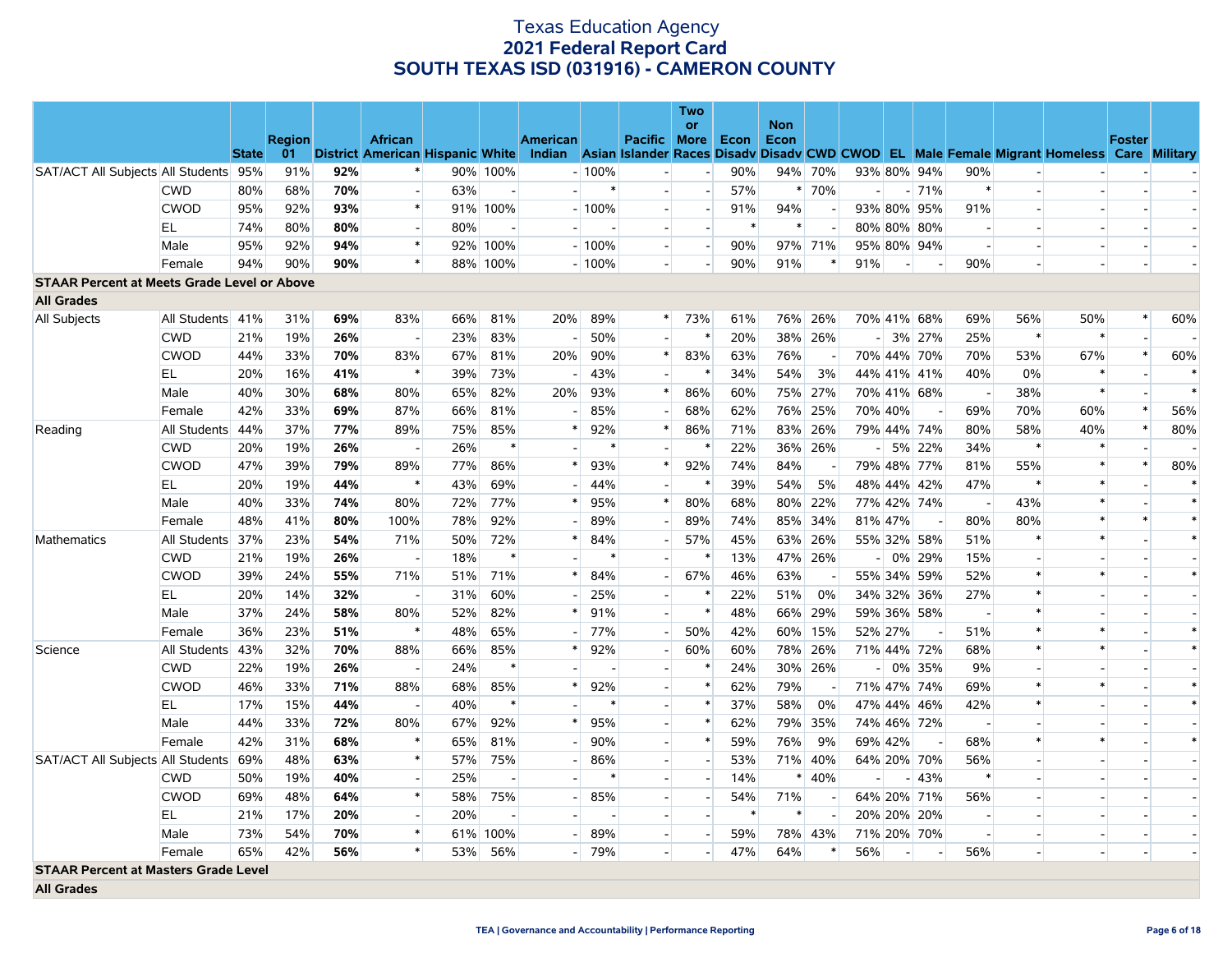|                                       |                  |              |               |     |                                         |     |        |                 |        |                          | <b>Two</b><br><b>or</b> |      | <b>Non</b> |         |         |        |             |        |        |                                                                                           |               |        |
|---------------------------------------|------------------|--------------|---------------|-----|-----------------------------------------|-----|--------|-----------------|--------|--------------------------|-------------------------|------|------------|---------|---------|--------|-------------|--------|--------|-------------------------------------------------------------------------------------------|---------------|--------|
|                                       |                  |              | <b>Region</b> |     | <b>African</b>                          |     |        | <b>American</b> |        | <b>Pacific More</b>      |                         | Econ | Econ       |         |         |        |             |        |        |                                                                                           | <b>Foster</b> |        |
|                                       |                  | <b>State</b> | 01            |     | <b>District American Hispanic White</b> |     |        | Indian          |        |                          |                         |      |            |         |         |        |             |        |        | Asian Islander Races Disady Disady CWD CWOD EL Male Female Migrant Homeless Care Military |               |        |
| <b>All Subjects</b>                   | All Students 18% |              | 11%           | 29% | 55%                                     | 25% | 42%    | 0%              | 56%    |                          | 38%                     | 21%  | 35%        | 8%      |         |        | 29% 12% 28% | 29%    | 6%     | 0%                                                                                        |               | 0%     |
|                                       | <b>CWD</b>       | 7%           | 7%            | 8%  |                                         | 8%  | 33%    |                 | 0%     |                          |                         | 7%   | 12%        | 8%      |         | $-10%$ | 7%          | 11%    | $\ast$ | $\ast$                                                                                    |               |        |
|                                       | <b>CWOD</b>      | 19%          | 11%           | 29% | 55%                                     | 25% | 42%    | 0%              | 57%    | $\ast$                   | 43%                     | 22%  | 36%        |         |         |        | 29% 13% 30% | 29%    | 6%     | 0%                                                                                        |               | 0%     |
|                                       | EL               | 7%           | 5%            | 12% | $\ast$                                  | 11% | 14%    |                 | 19%    | $\overline{\phantom{a}}$ |                         | 12%  | 12%        | 0%      |         |        | 13% 12% 12% | 12%    | 0%     | $\ast$                                                                                    |               |        |
|                                       | Male             | 17%          | 10%           | 28% | 60%                                     | 25% | 43%    | 0%              | 53%    | $\ast$                   | 29%                     | 22%  | 34%        | 7%      |         |        | 30% 12% 28% |        | 0%     | $\ast$                                                                                    |               |        |
|                                       | Female           | 19%          | 12%           | 29% | 47%                                     | 24% | 41%    |                 | 58%    |                          | 42%                     | 21%  |            | 36% 11% | 29% 12% |        |             | 29%    | 10%    | 0%                                                                                        |               | 0%     |
| Reading                               | All Students     | 18%          | 13%           | 29% | 44%                                     | 26% | 41%    |                 | 53%    | $\ast$                   | 29%                     | 22%  |            | 36% 10% |         |        | 30% 11% 28% | 30%    | 0%     | 0%                                                                                        |               | 0%     |
|                                       | <b>CWD</b>       | 6%           | 7%            | 10% |                                         | 9%  | $\ast$ |                 |        | $\overline{\phantom{a}}$ |                         | 7%   |            | 16% 10% |         | $-0\%$ | 8%          | 14%    | $\ast$ | $\ast$                                                                                    |               |        |
|                                       | <b>CWOD</b>      | 20%          | 13%           | 30% | 44%                                     | 26% | 41%    |                 | 54%    | $\ast$                   | 31%                     | 22%  | 36%        |         |         |        | 30% 12% 29% | 30%    | 0%     | $\ast$                                                                                    |               | 0%     |
|                                       | EL.              | 7%           | 6%            | 11% | $\ast$                                  | 11% | 8%     |                 | 11%    | $\overline{a}$           |                         | 12%  | 8%         | $0\%$   |         |        | 12% 11% 10% | 11%    | $\ast$ | $\ast$                                                                                    |               |        |
|                                       | Male             | 16%          | 11%           | 28% | 40%                                     | 25% | 36%    |                 | 49%    | $\ast$                   | 0%                      | 21%  | 34%        | 8%      |         |        | 29% 10% 28% |        | 0%     | $\ast$                                                                                    |               | $\ast$ |
|                                       | Female           | 21%          | 15%           | 30% | 50%                                     | 26% | 45%    |                 | 56%    |                          | 44%                     | 22%  |            | 37% 14% | 30% 11% |        |             | 30%    | 0%     |                                                                                           |               |        |
| Mathematics                           | All Students 17% |              | 9%            | 24% | 57%                                     | 19% | 38%    |                 | 55%    |                          | 57%                     | 18%  | 30%        | 4%      |         |        | 25% 11% 25% | 23%    | $\ast$ | $\ast$                                                                                    |               |        |
|                                       | <b>CWD</b>       | 8%           | 8%            | 4%  |                                         | 5%  | $\ast$ |                 | $\ast$ |                          |                         | 7%   | $0\%$      | 4%      |         | $-10%$ | 3%          | 8%     |        |                                                                                           |               |        |
|                                       | <b>CWOD</b>      | 18%          | 9%            | 25% | 57%                                     | 20% | 38%    |                 | 57%    | $\overline{\phantom{a}}$ | 67%                     | 18%  | 31%        |         |         |        | 25% 12% 26% | 23%    | $\ast$ |                                                                                           |               |        |
|                                       | EL               | 8%           | 5%            | 11% |                                         | 9%  | 20%    |                 | 25%    | $\overline{\phantom{a}}$ |                         | 7%   | 18%        | 0%      |         |        | 12% 11% 11% | 11%    |        |                                                                                           |               |        |
|                                       | Male             | 18%          | 10%           | 25% | 70%                                     | 20% | 41%    |                 | 56%    | $\overline{\phantom{a}}$ | $\ast$                  | 20%  | 30%        | 3%      |         |        | 26% 11% 25% |        | $\ast$ |                                                                                           |               |        |
|                                       | Female           | 16%          | 9%            | 23% | $\ast$                                  | 19% | 35%    |                 | 55%    |                          | 50%                     | 16%  | 30%        | 8%      | 23% 11% |        |             | 23%    | $\ast$ |                                                                                           |               |        |
| Science                               | All Students 19% |              | 11%           | 35% | 75%                                     | 30% | 51%    |                 | 62%    | $\overline{\phantom{a}}$ | 40%                     | 27%  | 41%        | 10%     |         |        | 36% 16% 36% | 33%    | $\ast$ |                                                                                           |               |        |
|                                       | <b>CWD</b>       | 8%           | 8%            | 10% |                                         | 7%  | $\ast$ |                 |        |                          |                         | 5%   |            | 20% 10% |         |        | $-0\%$ 10%  | 9%     |        |                                                                                           |               |        |
|                                       | <b>CWOD</b>      | 20%          | 11%           | 36% | 75%                                     | 31% | 50%    |                 | 62%    | $\overline{\phantom{a}}$ | $\ast$                  | 28%  | 42%        |         |         |        | 36% 17% 38% | 34%    |        |                                                                                           |               |        |
|                                       | EL               | 4%           | 3%            | 16% |                                         | 16% | $\ast$ |                 |        |                          | $\ast$                  | 17%  | 14%        | 0%      |         |        | 17% 16% 18% | 15%    | $\ast$ |                                                                                           |               |        |
|                                       | Male             | 20%          | 11%           | 36% | 80%                                     | 32% | 63%    |                 | 55%    | $\overline{\phantom{a}}$ | $\ast$                  | 29%  | 42%        | 10%     |         |        | 38% 18% 36% |        |        |                                                                                           |               |        |
|                                       | Female           | 18%          | 10%           | 33% |                                         | 29% | 42%    |                 | 68%    | $\overline{\phantom{a}}$ | $\ast$                  | 26%  | 41%        | 9%      | 34% 15% |        |             | 33%    |        | $\ast$                                                                                    |               |        |
| SAT/ACT All Subjects All Students 14% |                  |              | 4%            | 18% | $\ast$                                  | 10% | 36%    |                 | 43%    | $\overline{a}$           |                         | 8%   | 25%        | 0%      |         |        | 18% 0% 23%  | 12%    |        |                                                                                           |               |        |
|                                       | <b>CWD</b>       | 11%          | 1%            | 0%  |                                         | 0%  |        |                 | $\ast$ |                          |                         | 0%   | $\ast$     | 0%      |         |        | 0%          | $\ast$ |        |                                                                                           |               |        |
|                                       | <b>CWOD</b>      | 14%          | 4%            | 18% | $\ast$                                  | 11% | 36%    |                 | 44%    |                          |                         | 9%   | 26%        |         | 18%     |        | 0% 24%      | 12%    |        |                                                                                           |               |        |
|                                       | EL               | 1%           | 1%            | 0%  |                                         | 0%  |        |                 |        | $\overline{\phantom{a}}$ |                         |      | $\ast$     |         | 0%      | 0%     | 0%          |        |        |                                                                                           |               |        |
|                                       | Male             | 18%          | 6%            | 23% |                                         | 12% | 67%    |                 | 46%    |                          |                         | 15%  | 30%        | 0%      | 24%     |        | 0% 23%      |        |        |                                                                                           |               |        |
|                                       | Female           | 11%          | 3%            | 12% |                                         | 9%  | 13%    |                 | 37%    | $\overline{a}$           |                         | 2%   | 20%        |         | 12%     |        |             | 12%    |        |                                                                                           |               |        |

- Indicates there are no students in the group.

\* Indicates results are masked due to small numbers to protect student confidentiality.

#### **Part (iii): Academic Growth and Graduation Rate**

#### **Part (iii)(I): Academic Growth**

This section provides information on students' academic growth for mathematics and reading/ELA for public elementary schools and secondary schools which don't have a graduation rate, for the 2020-21 school year. These results include all students tested, regardless of whether they were in the accountability subset. (CWD: children with disability; CWOD: children without disability; EL: English learner)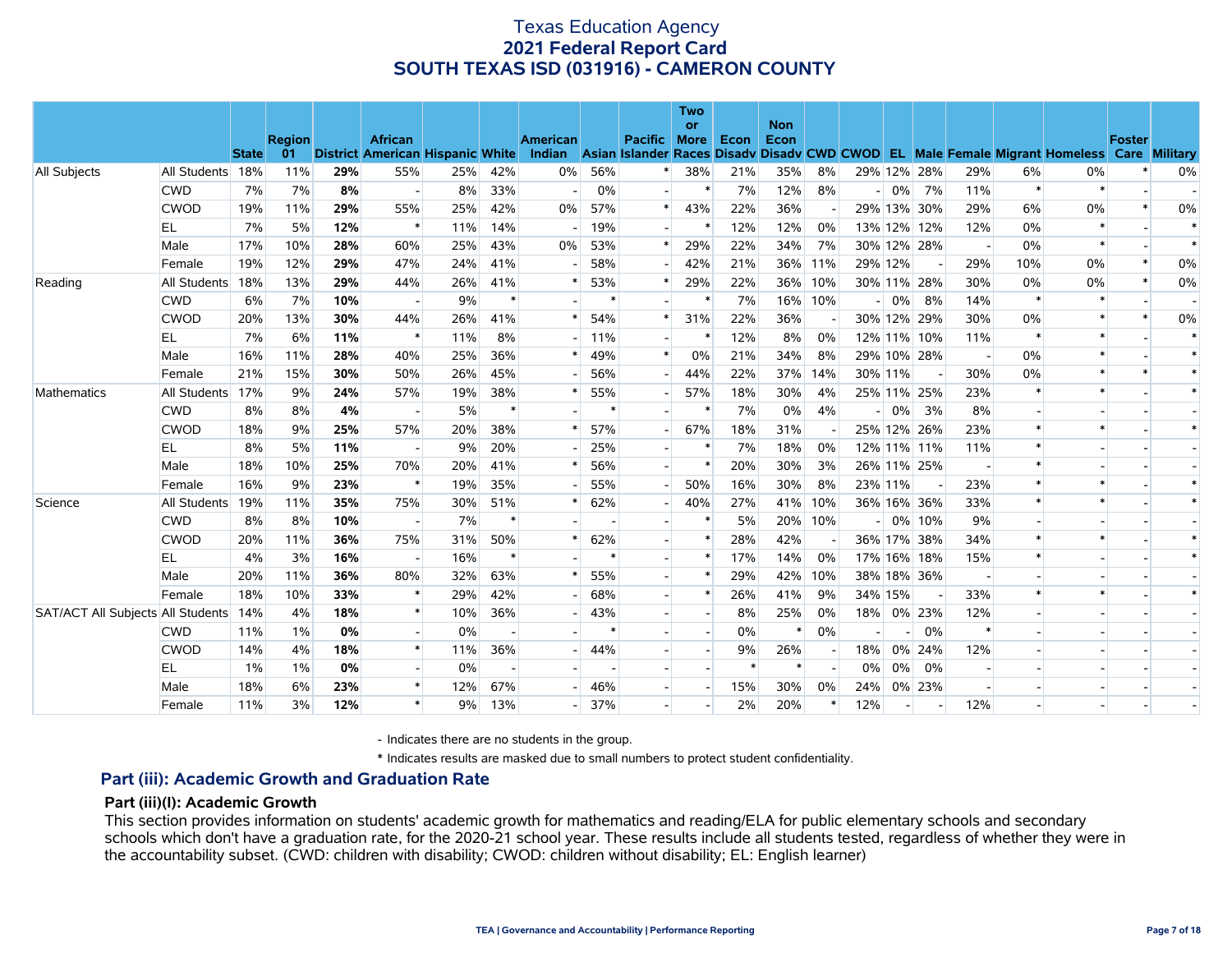*USDE waived reporting requirements in Section 1111(h)(1)(C)(iii)(I) (other academic indicator results for schools that are not high schools) for the 2020-21 school year.*

#### **Part (iii)(II): Graduation Rate**

This section provides information on high school graduation rates for the class of 2020.

|                                                                     | All    | <b>African</b><br><b>Students American Hispanic White</b> |        |              | <b>American</b><br>Indian |            | <b>Pacific</b><br>Asian Islander Races Disady CWD | <b>Two</b><br><b>or</b><br><b>More</b> | Econ       |       | $EL \diamondsuit$   | <b>Homeless</b><br>$\Leftrightarrow$ | Foster<br>Care<br>$\Leftrightarrow$ |
|---------------------------------------------------------------------|--------|-----------------------------------------------------------|--------|--------------|---------------------------|------------|---------------------------------------------------|----------------------------------------|------------|-------|---------------------|--------------------------------------|-------------------------------------|
| <b>Federal Graduation Rates</b>                                     |        |                                                           |        |              |                           |            |                                                   |                                        |            |       |                     |                                      |                                     |
| 4-year Longitudinal Cohort Graduation Rate (Gr 9-12): Class of 2020 |        |                                                           |        |              |                           |            |                                                   |                                        |            |       |                     |                                      |                                     |
| <b>All Students</b>                                                 | 98.9%  | $\ast$                                                    | 98.9%  | 95.8%        |                           | $-100.0\%$ |                                                   | $\ast$                                 | 98.2%      |       | 91.7% 100.0%        | 100.0%                               |                                     |
| <b>CWD</b>                                                          | 91.7%  |                                                           | 90.9%  |              |                           |            |                                                   | - 1                                    | 87.5%      | 91.7% |                     |                                      |                                     |
| <b>CWOD</b>                                                         | 99.2%  | $\ast$                                                    | 99.2%  | 95.8%        |                           | $-100.0\%$ |                                                   | $\ast$                                 | 98.6%      |       | $-100.0\%$          |                                      |                                     |
| $\mathsf{IEL}\Leftrightarrow$                                       | 100.0% |                                                           | 100.0% |              |                           |            |                                                   |                                        | $-100.0\%$ |       | $*100.0\%$          |                                      |                                     |
| Male                                                                | 99.3%  | $\ast$                                                    |        | 99.1% 100.0% |                           | $-100.0\%$ |                                                   | $\ast$                                 | 98.7%      |       | 87.5% 100.0%        |                                      |                                     |
| Female                                                              | 98.6%  |                                                           | 98.8%  | 92.9%        |                           | $-100.0\%$ |                                                   |                                        |            |       | 97.9% 100.0% 100.0% |                                      |                                     |

- Indicates there are no students in the group.

\* Indicates results are masked due to small numbers to protect student confidentiality.

 $\diamond$  Ever in grades 9-12.

### **Part (iv): English Language Proficiency**

This section provides information on the number and percentage of English learners achieving English language proficiency based on the 2021 Texas English Language Proficiency Assessment System (TELPAS) data. (EL: English learner)

| <b>Total</b> | <b>EL in Proficiency</b> | Rate of     |
|--------------|--------------------------|-------------|
| <b>Class</b> | of EL                    | Proficiency |
| 185          | 62                       | 34%         |

- Indicates there are no students in the group.
- \* Indicates results are masked due to small numbers to protect student confidentiality.
- $\diamond$  Indicates data reporting does not meet for Minimum Size.

### **Part (v): School Quality or Student Success (SQSS)**

This section provides information on school quality or student success, which is college, career and military readiness (CCMR) for high schools and average performance rate of the three STAAR performance levels of all students, regardless of whether they were in the accountability subset, for elementary and secondary schools without a graduation rate. (CWD: children with disability; EL: English learner)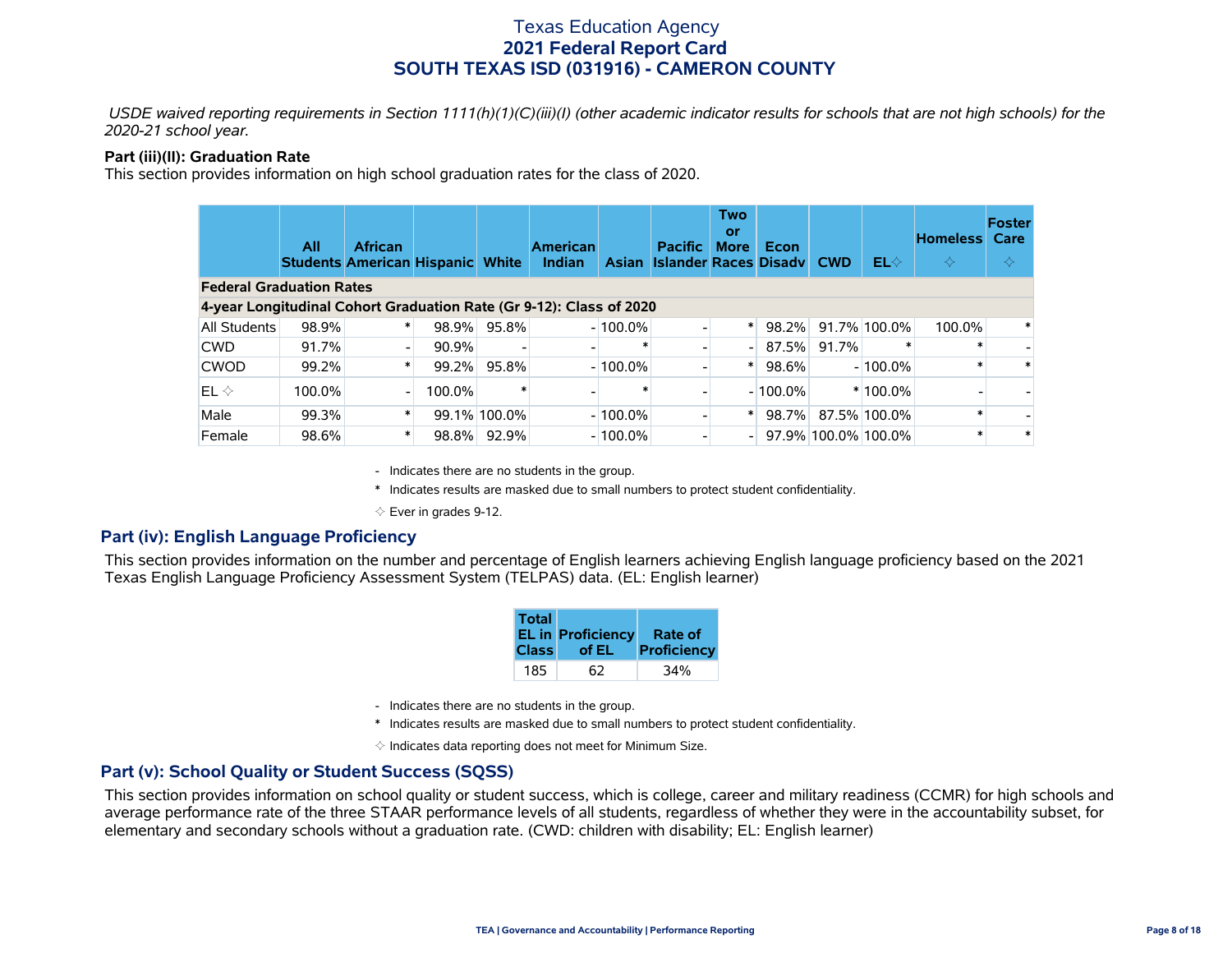|                                                                                 | All | <b>African</b><br><b>Students American Hispanic White</b> |     |      | <b>American</b><br>Indian |     | <b>Pacific</b><br>Asian Islander Races Disady CWD | Two<br>or<br><b>More</b> | Econ |      | 'EL  |
|---------------------------------------------------------------------------------|-----|-----------------------------------------------------------|-----|------|---------------------------|-----|---------------------------------------------------|--------------------------|------|------|------|
| <b>Student Success (Student Achievement Domain Score: STAAR Component Only)</b> |     |                                                           |     |      |                           |     |                                                   |                          |      |      |      |
| <b>STAAR Component Score</b>                                                    | 62  | 79                                                        | 60  | 73   |                           | 81  | $\ast$                                            | 68                       | 56   | 30   | 42   |
| School Quality (College, Career, and Military Readiness Performance)            |     |                                                           |     |      |                           |     |                                                   |                          |      |      |      |
| %Students meeting CCMR                                                          | 94% | ∗                                                         | 93% | 100% | Ξ.                        | 96% | $\overline{\phantom{0}}$                          | ∗                        | 93%  | 100% | 100% |

- Indicates there are no students in the group.

\* Indicates results are masked due to small numbers to protect student confidentiality.

### **Part (vi): Goal Meeting Status**

This section provides information on the progress of all students and each student group toward meeting the long-term goals or interim objectives on STAAR academic performance, federal graduation rate, and English learners' language proficiency. (CWD: children with disability; EL: English learner)

 *USDE waived reporting requirements in Section 1111(h)(1)(C)(vi) (progress toward meeting long-term goals and measurements of interim progress) for the 2020-21 school year.*

### **Part (vii): STAAR Participation**

This section provides the percentage of students assessed and not assessed on STAAR for mathematics, reading/ELA, and science. (CWD: children with disability; CWOD: children without disability; EL: English learner)

|                           |              |     | <b>African</b><br><b>District American Hispanic White</b> |     |        | <b>American</b><br><b>Indian</b> |        | <b>Pacific</b><br>Asian Islander Races Disady Disady CWD CWOD | <b>Two</b><br>or<br><b>More</b> | Econ | <b>Non</b><br>Econ |     | EL.     |                          | Male Female Migrant |        |
|---------------------------|--------------|-----|-----------------------------------------------------------|-----|--------|----------------------------------|--------|---------------------------------------------------------------|---------------------------------|------|--------------------|-----|---------|--------------------------|---------------------|--------|
| <b>Participation Rate</b> |              |     |                                                           |     |        |                                  |        |                                                               |                                 |      |                    |     |         |                          |                     |        |
| <b>All Subjects</b>       | All Students | 82% | 89%                                                       | 82% | 86%    | 86%                              | 87%    | ∗                                                             | 74%                             | 81%  | 83%                | 83% |         | 82% 89% 84%              | 81%                 | 79%    |
|                           | <b>CWD</b>   | 83% |                                                           | 83% | 75%    |                                  | 86%    |                                                               |                                 | 86%  | 78%                | 83% |         | $-93\%$ 84%              | 82%                 | $\ast$ |
|                           | <b>CWOD</b>  | 82% | 89%                                                       | 82% | 86%    | 86%                              | 87%    |                                                               | 72%                             | 81%  | 84%                |     |         | 82% 89% 84%              | 81%                 | 82%    |
|                           | EL           | 89% |                                                           | 89% | 96%    |                                  | 88%    |                                                               |                                 | 89%  | 89%                | 93% |         | 89% 89% 92%              | 87%                 | 78%    |
|                           | Male         | 84% | 89%                                                       | 84% | 83%    | 100%                             | 84%    |                                                               | 100%                            | 84%  | 85%                | 84% |         | 84% 92% 84%              |                     | 73%    |
|                           | Female       | 81% | 88%                                                       | 80% | 88%    |                                  | 90%    |                                                               | 68%                             | 80%  | 82%                | 82% | 81% 87% | $\overline{\phantom{a}}$ | 81%                 | 85%    |
| Reading                   | All Students | 86% | 90%                                                       | 86% | 86%    |                                  | 89%    |                                                               | 82%                             | 86%  | 87%                | 83% |         | 86% 89% 87%              | 85%                 | 81%    |
|                           | <b>CWD</b>   | 83% |                                                           | 83% | $\ast$ |                                  | $\ast$ |                                                               |                                 | 87%  | 76%                | 83% |         | $-96\%$ 84%              | 83%                 | $\ast$ |
|                           | <b>CWOD</b>  | 86% | 90%                                                       | 86% | 87%    |                                  | 89%    |                                                               | 81%                             | 86%  | 87%                |     |         | 86% 88% 87%              | 85%                 | 80%    |
|                           | EL           | 89% |                                                           | 89% | 100%   |                                  | 77%    |                                                               |                                 | 89%  | 87%                | 96% |         | 88% 89% 91%              | 87%                 | 80%    |
|                           | Male         | 87% | 91%                                                       | 87% | 84%    |                                  | 86%    |                                                               | 100%                            | 88%  | 87%                | 84% |         | 87% 91% 87%              |                     | 88%    |
|                           | Female       | 85% | 89%                                                       | 85% | 88%    |                                  | 91%    |                                                               | 75%                             | 84%  | 87%                | 83% | 85% 87% | ۰                        | 85%                 | 75%    |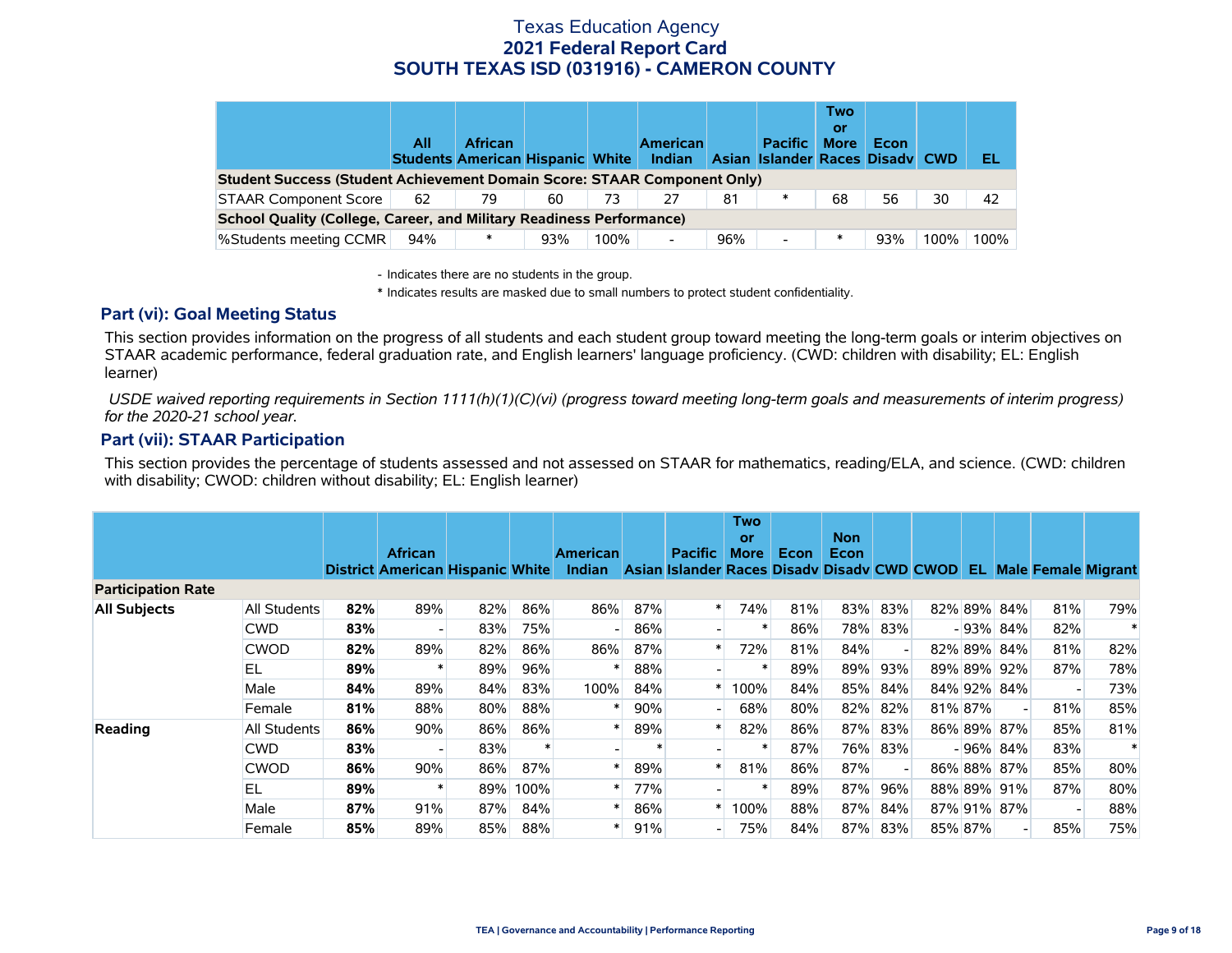|                                          |                     |     |                                                           |     |                          |                                  |        |                                                                                      | <b>Two</b>               |      |            |                          |     |         |                          |                          |                          |
|------------------------------------------|---------------------|-----|-----------------------------------------------------------|-----|--------------------------|----------------------------------|--------|--------------------------------------------------------------------------------------|--------------------------|------|------------|--------------------------|-----|---------|--------------------------|--------------------------|--------------------------|
|                                          |                     |     |                                                           |     |                          |                                  |        |                                                                                      | <b>or</b>                |      | <b>Non</b> |                          |     |         |                          |                          |                          |
|                                          |                     |     | <b>African</b><br><b>District American Hispanic White</b> |     |                          | <b>American</b><br><b>Indian</b> |        | <b>Pacific</b><br>Asian Islander Races Disady Disady CWD CWOD EL Male Female Migrant | <b>More</b>              | Econ | Econ       |                          |     |         |                          |                          |                          |
| <b>Mathematics</b>                       | <b>All Students</b> | 81% | 100%                                                      | 79% | 88%                      | $\ast$                           | 88%    |                                                                                      | 70%                      | 79%  | 82%        | 84%                      |     |         | 80% 87% 84%              | 77%                      |                          |
|                                          | <b>CWD</b>          | 84% |                                                           | 83% | $\ast$                   |                                  | $\ast$ |                                                                                      | $\ast$                   | 86%  | 81%        | 84%                      |     |         | - 91% 89%                | 72%                      |                          |
|                                          | <b>CWOD</b>         | 80% | 100%                                                      | 79% | 88%                      | $\ast$                           | 88%    | $\overline{a}$                                                                       | 67%                      | 79%  | 82%        | $\overline{\phantom{a}}$ |     |         | 80% 87% 84%              | 78%                      | $\ast$                   |
|                                          | <b>EL</b>           | 87% |                                                           | 86% | 83%                      |                                  | 100%   |                                                                                      | $\ast$                   | 87%  | 86%        | 91%                      |     | 87% 87% | 91%                      | 83%                      | $\ast$                   |
|                                          | Male                | 84% | 100%                                                      | 84% | 85%                      | $\ast$                           | 87%    |                                                                                      | $\ast$                   | 83%  | 85%        | 89%                      |     |         | 84% 91% 84%              |                          | $\ast$                   |
|                                          | Female              | 77% | $\ast$                                                    | 76% | 90%                      | $\ast$                           | 89%    |                                                                                      | 67%                      | 76%  | 78%        | 72%                      |     | 78% 83% | $\overline{\phantom{a}}$ | 77%                      | $\ast$                   |
| <b>Science</b>                           | All Students        | 77% | 73%                                                       | 76% | 82%                      | $\ast$                           | 83%    | $\overline{\phantom{a}}$                                                             | 63%                      | 74%  | 79%        | 82%                      |     |         | 77% 94% 77%              | 76%                      | $\ast$                   |
|                                          | <b>CWD</b>          | 82% |                                                           | 83% | $\ast$                   |                                  | $\ast$ |                                                                                      | $\ast$                   | 84%  | 77%        | 82%                      |     |         | - 88% 77%                | 92%                      | $\ast$                   |
|                                          | <b>CWOD</b>         | 77% | 73%                                                       | 76% | 82%                      | $\ast$                           | 84%    | $\overline{\phantom{a}}$                                                             | 57%                      | 74%  | 79%        | $\overline{a}$           |     |         | 77% 95% 77%              | 76%                      | $\ast$                   |
|                                          | <b>EL</b>           | 94% |                                                           | 94% | $\ast$                   |                                  | $\ast$ | $\overline{\phantom{a}}$                                                             | $\ast$                   | 92%  | 100%       | 88%                      |     | 95% 94% | 93%                      | 95%                      | $\ast$                   |
|                                          | Male                | 77% | 71%                                                       | 77% | 77%                      | $\ast$                           | 76%    | $\overline{a}$                                                                       | $\ast$                   | 74%  | 80%        | 77%                      |     |         | 77% 93% 77%              |                          | $\ast$                   |
|                                          | Female              | 76% | $\ast$                                                    | 75% | 86%                      |                                  | 91%    |                                                                                      | 57%                      | 74%  | 79%        | 92%                      |     | 76% 95% | $\overline{\phantom{a}}$ | 76%                      | $\ast$                   |
| <b>SAT/ACT All Subjects All Students</b> |                     | 50% | 50%                                                       | 47% | 67%                      | $\ast$                           | 71%    | $\overline{a}$                                                                       | $\ast$                   | 47%  | 53%        | 56%                      |     |         | 50% 50% 54%              | 47%                      | $\blacksquare$           |
|                                          | <b>CWD</b>          | 56% |                                                           | 53% | $\overline{\phantom{a}}$ |                                  | $\ast$ |                                                                                      | $\overline{\phantom{a}}$ | 70%  | 38%        | 56%                      |     |         | 54%                      | 60%                      | $\overline{\phantom{a}}$ |
|                                          | <b>CWOD</b>         | 50% | 50%                                                       | 46% | 67%                      | $\ast$                           | 71%    |                                                                                      | $\ast$                   | 47%  | 53%        |                          |     |         | 50% 50% 54%              | 47%                      |                          |
|                                          | EL.                 | 50% |                                                           | 50% |                          |                                  |        |                                                                                      | $\overline{\phantom{a}}$ | 43%  | $\ast$     | $\overline{a}$           |     | 50% 50% | 63%                      | $\ast$                   | $\overline{\phantom{0}}$ |
|                                          | Male                | 54% | $\ast$                                                    | 50% | 60%                      |                                  | 70%    | $\overline{\phantom{a}}$                                                             | $\overline{a}$           | 50%  | 57%        | 54%                      |     |         | 54% 63% 54%              |                          | $\overline{a}$           |
|                                          | Female              | 47% | $\ast$                                                    | 44% | 73%                      | $\ast$                           | 73%    |                                                                                      | $\ast$                   | 45%  | 49%        | 60%                      | 47% | $\ast$  | $\overline{\phantom{a}}$ | 47%                      |                          |
| <b>Non-Participation Rate</b>            |                     |     |                                                           |     |                          |                                  |        |                                                                                      |                          |      |            |                          |     |         |                          |                          |                          |
| <b>All Subjects</b>                      | All Students        | 18% | 11%                                                       | 18% | 14%                      | 14%                              | 13%    | $\ast$                                                                               | 26%                      | 19%  | 17%        | 17%                      |     |         | 18% 11% 16%              | 19%                      | 21%                      |
|                                          | <b>CWD</b>          | 17% |                                                           | 17% | 25%                      | $\blacksquare$                   | 14%    |                                                                                      | $\ast$                   | 14%  | 22%        | 17%                      |     |         | 7% 16%                   | 18%                      | $\ast$                   |
|                                          | <b>CWOD</b>         | 18% | 11%                                                       | 18% | 14%                      | 14%                              | 13%    | $\ast$                                                                               | 28%                      | 19%  | 16%        | $\overline{a}$           |     |         | 18% 11% 16%              | 19%                      | 18%                      |
|                                          | EL.                 | 11% | $\ast$                                                    | 11% | 4%                       | $\ast$                           | 12%    |                                                                                      | $\ast$                   | 11%  | 11%        | 7%                       |     | 11% 11% | 8%                       | 13%                      | 22%                      |
|                                          | Male                | 16% | 11%                                                       | 16% | 17%                      | 0%                               | 16%    | $\ast$                                                                               | 0%                       | 16%  | 15%        | 16%                      | 16% |         | 8% 16%                   | $\overline{\phantom{a}}$ | 27%                      |
|                                          | Female              | 19% | 12%                                                       | 20% | 12%                      | $\ast$                           | 10%    |                                                                                      | 32%                      | 20%  | 18%        | 18%                      |     | 19% 13% | $\sim$                   | 19%                      | 15%                      |
| Reading                                  | All Students        | 14% | 10%                                                       | 14% | 14%                      | $\ast$                           | 11%    | $\ast$                                                                               | 18%                      | 14%  | 13%        | 17%                      |     |         | 14% 11% 13%              | 15%                      | 19%                      |
|                                          | <b>CWD</b>          | 17% |                                                           | 17% | $\ast$                   |                                  | $\ast$ |                                                                                      | $\ast$                   | 13%  | 24%        | 17%                      |     |         | 4% 16%                   | 17%                      | $\overline{\phantom{a}}$ |
|                                          | <b>CWOD</b>         | 14% | 10%                                                       | 14% | 13%                      | $\ast$                           | 11%    | $\ast$                                                                               | 19%                      | 14%  | 13%        |                          |     |         | 14% 12% 13%              | 15%                      | 20%                      |
|                                          | EL.                 | 11% | $\ast$                                                    | 11% | $0\%$                    | $\ast$                           | 23%    |                                                                                      | $\ast$                   | 11%  | 13%        | 4%                       |     | 12% 11% | 9%                       | 13%                      | 20%                      |
|                                          | Male                | 13% | 9%                                                        | 13% | 16%                      | $\ast$                           | 14%    | $\ast$                                                                               | 0%                       | 12%  | 13%        | 16%                      | 13% |         | 9% 13%                   | $\sim$                   | 12%                      |
|                                          | Female              | 15% | 11%                                                       | 15% | 12%                      | $\ast$                           | 9%     |                                                                                      | 25%                      | 16%  | 13%        | 17%                      |     | 15% 13% | $\overline{\phantom{a}}$ | 15%                      | 25%                      |
| <b>Mathematics</b>                       | All Students        | 19% | 0%                                                        | 21% | 12%                      | $\ast$                           | 12%    |                                                                                      | 30%                      | 21%  | 18%        | 16%                      | 20% |         | 13% 16%                  | 23%                      | $\ast$                   |
|                                          | <b>CWD</b>          | 16% | $\overline{\phantom{a}}$                                  | 17% | $\ast$                   |                                  | $\ast$ |                                                                                      | $\ast$                   | 14%  | 19%        | 16%                      |     | 9%      | $11\%$                   | 28%                      | $\overline{\phantom{a}}$ |
|                                          | <b>CWOD</b>         | 20% | 0%                                                        | 21% | 12%                      | $\ast$                           | 12%    |                                                                                      | 33%                      | 21%  | 18%        |                          |     |         | 20% 13% 16%              | 22%                      | $\ast$                   |
|                                          | <b>EL</b>           | 13% |                                                           | 14% | 17%                      |                                  | 0%     |                                                                                      | $\ast$                   | 13%  | 14%        | 9%                       |     | 13% 13% | 9%                       | 17%                      | $\ast$                   |
|                                          | Male                | 16% | 0%                                                        | 16% | 15%                      | $\ast$                           | 13%    |                                                                                      | $\ast$                   | 17%  | 15%        | 11%                      | 16% |         | 9% 16%                   |                          | $\ast$                   |
|                                          | Female              | 23% | $\ast$                                                    | 24% | 10%                      | $\ast$                           | 11%    |                                                                                      | 33%                      | 24%  | 22%        | 28%                      |     | 22% 17% | $\overline{\phantom{a}}$ | 23%                      | $\ast$                   |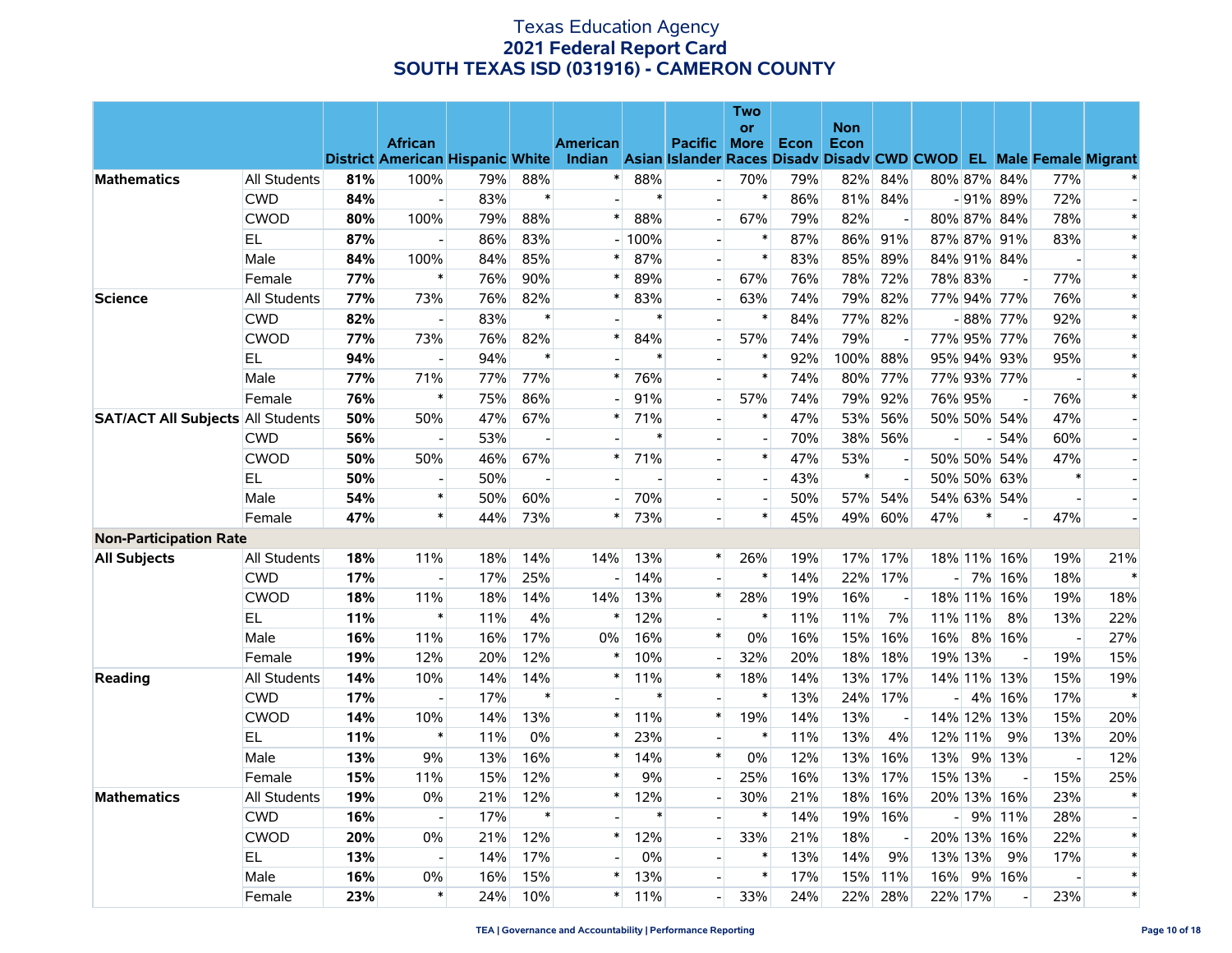|                                          |                     |     | <b>African</b><br>District American Hispanic White |     |        | <b>American</b><br>Indian |     | <b>Pacific</b><br>Asian Islander Races Disady Disady CWD CWOD | <b>Two</b><br>or<br><b>More</b> | Econ | <b>Non</b><br>Econ |     |     |       |             |     | <b>EL Male Female Migrant</b> |
|------------------------------------------|---------------------|-----|----------------------------------------------------|-----|--------|---------------------------|-----|---------------------------------------------------------------|---------------------------------|------|--------------------|-----|-----|-------|-------------|-----|-------------------------------|
| <b>Science</b>                           | <b>All Students</b> | 23% | 27%                                                | 24% | 18%    |                           | 17% |                                                               | 37%                             | 26%  | 21%                | 18% | 23% |       | 6% 23%      | 24% |                               |
|                                          | <b>CWD</b>          | 18% | $\overline{\phantom{a}}$                           | 17% | $\ast$ |                           |     |                                                               |                                 | 16%  | 23%                | 18% |     |       | $-12\%$ 23% | 8%  |                               |
|                                          | <b>CWOD</b>         | 23% | 27%                                                | 24% | 18%    |                           | 16% |                                                               | 43%                             | 26%  | 21%                |     | 23% |       | 5% 23%      | 24% |                               |
|                                          | EL                  | 6%  |                                                    | 6%  | ∗      |                           |     |                                                               |                                 | 8%   | $0\%$              | 12% | 5%  | $6\%$ | 7%          | 5%  |                               |
|                                          | Male                | 23% | 29%                                                | 23% | 23%    |                           | 24% |                                                               |                                 | 26%  | 20%                | 23% | 23% |       | 7% 23%      |     |                               |
|                                          | Female              | 24% |                                                    | 25% | 14%    |                           | 9%  |                                                               | 43%                             | 26%  | 21%                | 8%  | 24% | 5%    |             | 24% |                               |
| <b>SAT/ACT All Subjects All Students</b> |                     | 50% | 50%                                                | 53% | 33%    |                           | 29% |                                                               |                                 | 53%  | 47%                | 44% |     |       | 50% 50% 46% | 53% |                               |
|                                          | <b>CWD</b>          | 44% |                                                    | 47% |        |                           |     |                                                               |                                 | 30%  | 62%                | 44% |     |       | $-146%$     | 40% |                               |
|                                          | <b>CWOD</b>         | 50% | 50%                                                | 54% | 33%    |                           | 29% |                                                               |                                 | 53%  | 47%                |     |     |       | 50% 50% 46% | 53% |                               |
|                                          | EL                  | 50% |                                                    | 50% |        |                           |     |                                                               |                                 | 57%  | ∗                  |     |     |       | 50% 50% 37% |     |                               |
|                                          | Male                | 46% |                                                    | 50% | 40%    |                           | 30% |                                                               |                                 | 50%  | 43%                | 46% |     |       | 46% 37% 46% |     |                               |
|                                          | Female              | 53% |                                                    | 56% | 27%    |                           | 27% |                                                               |                                 | 55%  | 51%                | 40% | 53% |       |             | 53% |                               |

- Indicates there are no students in the group.

\* Indicates results are masked due to small numbers to protect student confidentiality.

#### **Part (viii): Civil Rights Data**

Part (viii)(I) This section provides information from the 2017-18 CRDC surveys, submitted by school districts to the Office for Civil Rights on measures of school quality, climate, and safety, including counts of in-school suspensions, out-of-school suspensions, expulsions, school related arrests, referrals to law enforcement, chronic absenteeism (including both excused and unexcused absences), incidences of violence, including bullying and harassment. (EL: English learner)

|                                      |        | <b>Total</b> | <b>African</b> |     |                | Indian<br>or<br><b>Alaska</b> |                | <b>Pacific</b> | <b>Two</b><br>or<br><b>More</b> |        | <b>Students</b><br>with<br>students American Hispanic White Native Asian Islander Races EL Disabilities | <b>Students</b><br>with<br><b>Disabilities</b><br>(Section<br>504) |
|--------------------------------------|--------|--------------|----------------|-----|----------------|-------------------------------|----------------|----------------|---------------------------------|--------|---------------------------------------------------------------------------------------------------------|--------------------------------------------------------------------|
| <b>Students Without Disabilities</b> |        |              |                |     |                |                               |                |                |                                 |        |                                                                                                         |                                                                    |
| <b>In-School Suspensions</b>         |        |              |                |     |                |                               |                |                |                                 |        |                                                                                                         |                                                                    |
|                                      | Male   | 118          |                | 106 | 7              |                               | 3              | 0              |                                 | 0 10   |                                                                                                         |                                                                    |
|                                      | Female | 58           | 0              | 54  |                | 0                             |                | 0              | $\overline{0}$                  | 2      |                                                                                                         |                                                                    |
|                                      | Total  | 176          |                | 160 | 10             | -1                            | 4              | 0              |                                 | $0$ 12 |                                                                                                         |                                                                    |
| <b>Out-of-School Suspensions</b>     |        |              |                |     |                |                               |                |                |                                 |        |                                                                                                         |                                                                    |
|                                      | Male   | 25           |                | 20  | $\overline{4}$ | $\overline{0}$                | $\overline{0}$ | 0              | $\overline{0}$                  | 1      |                                                                                                         |                                                                    |
|                                      | Female | 15           |                | 14  | 0              | 0                             | $\Omega$       | 0              | $\overline{0}$                  | 0      |                                                                                                         |                                                                    |
|                                      | Total  | 40           | 2              | 34  | 4              | 0                             | $\overline{0}$ | 0              | $\overline{0}$                  |        |                                                                                                         |                                                                    |
| <b>Expulsions</b>                    |        |              |                |     |                |                               |                |                |                                 |        |                                                                                                         |                                                                    |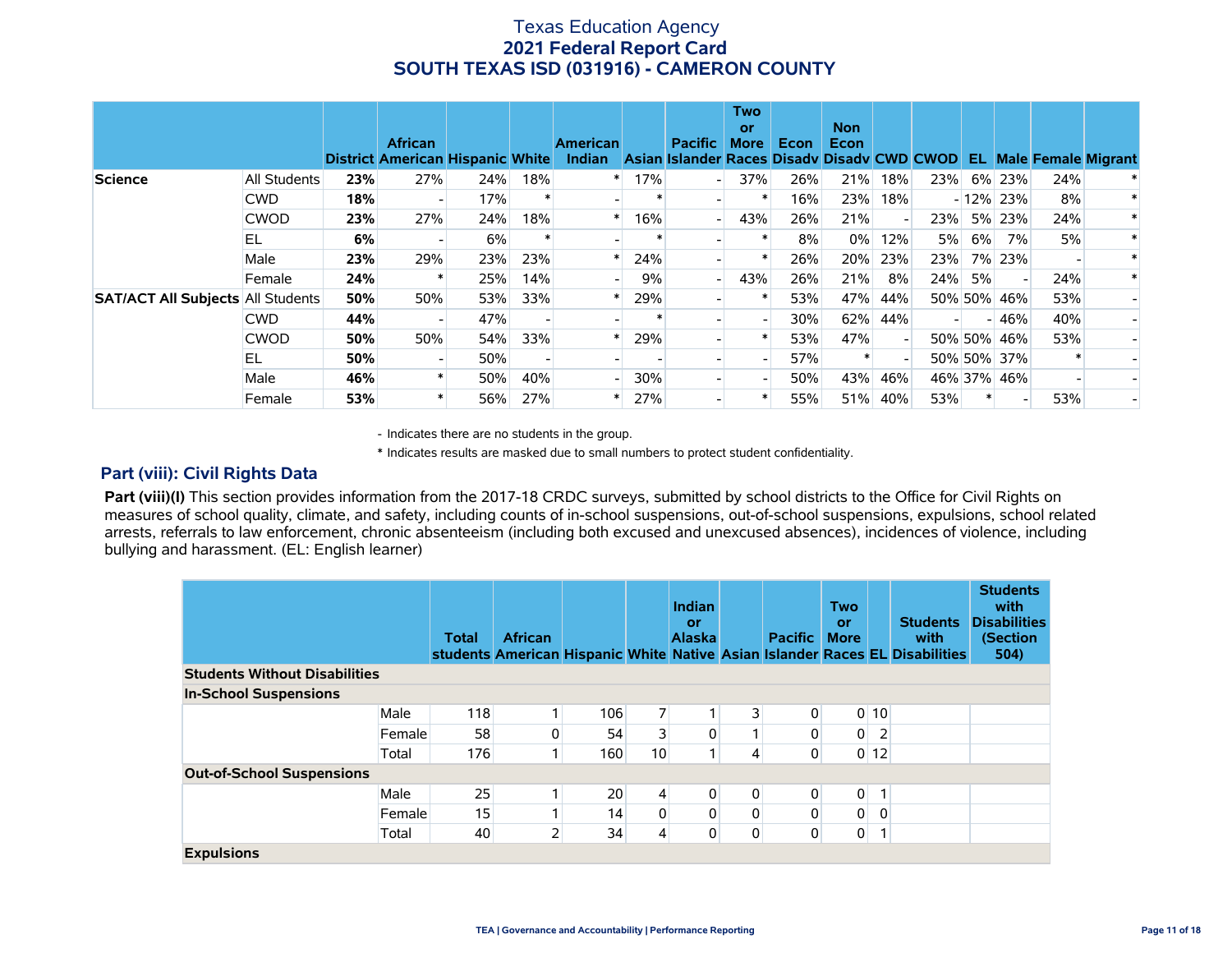|                                     |        | <b>Total</b>   | <b>African</b> |                |             | Indian<br>or<br><b>Alaska</b> |              | <b>Pacific</b> | Two<br>or<br><b>More</b> |                | <b>Students</b><br>with                                                      | <b>Students</b><br>with<br><b>Disabilities</b><br>(Section |
|-------------------------------------|--------|----------------|----------------|----------------|-------------|-------------------------------|--------------|----------------|--------------------------|----------------|------------------------------------------------------------------------------|------------------------------------------------------------|
| With Educational Services           | Male   | 0              | 0              | 0              | 0           | 0                             | 0            | 0              | 0                        | $\mathbf 0$    | students American Hispanic White Native Asian Islander Races EL Disabilities | 504)                                                       |
|                                     | Female | $\mathbf 0$    | 0              | 0              | 0           | 0                             | 0            | 0              | 0                        | $\pmb{0}$      |                                                                              |                                                            |
|                                     | Total  | $\mathbf 0$    | 0              | 0              | 0           | 0                             | 0            | 0              | 0                        | $\mathbf 0$    |                                                                              |                                                            |
| <b>Without Educational Services</b> | Male   | $\mathbf 0$    | 0              | 0              | $\mathbf 0$ | 0                             | 0            | 0              | 0                        | $\mathbf 0$    |                                                                              |                                                            |
|                                     | Female | $\mathbf 0$    | 0              | 0              | $\Omega$    | 0                             | 0            | 0              | 0                        | $\mathbf 0$    |                                                                              |                                                            |
|                                     | Total  | $\mathbf 0$    | 0              | 0              | $\Omega$    | 0                             | 0            | 0              | 0                        | $\mathbf 0$    |                                                                              |                                                            |
| Under Zero Tolerance Policies Male  |        | $\mathbf 0$    | 0              | 0              | $\Omega$    | 0                             | 0            | 0              | 0                        | $\mathbf 0$    |                                                                              |                                                            |
|                                     | Female | $\mathbf 0$    | 0              | 0              | $\Omega$    | 0                             | 0            | 0              | 0                        | $\mathbf 0$    |                                                                              |                                                            |
|                                     | Total  | $\mathbf 0$    | 0              | 0              | 0           | $\mathbf 0$                   | $\mathbf{0}$ | $\Omega$       | 0                        | $\mathbf 0$    |                                                                              |                                                            |
| <b>School-Related Arrests</b>       |        |                |                |                |             |                               |              |                |                          |                |                                                                              |                                                            |
|                                     | Male   | $\mathbf 0$    | 0              | 0              | 0           | $\mathbf{0}$                  | $\Omega$     | $\Omega$       | $\overline{0}$           | $\overline{0}$ |                                                                              |                                                            |
|                                     | Female | 0              | 0              | 0              | $\Omega$    | $\pmb{0}$                     | 0            | 0              | 0                        | $\pmb{0}$      |                                                                              |                                                            |
|                                     | Total  | $\mathbf 0$    | 0              | 0              | $\Omega$    | 0                             | 0            | 0              | $\overline{0}$           | $\mathbf 0$    |                                                                              |                                                            |
| <b>Referrals to Law Enforcement</b> |        |                |                |                |             |                               |              |                |                          |                |                                                                              |                                                            |
|                                     | Male   | $\pmb{0}$      | $\pmb{0}$      | 0              | 0           | 0                             | 0            | 0              | $\overline{0}$           | $\overline{0}$ |                                                                              |                                                            |
|                                     | Female | 0              | 0              | 0              | 0           | $\mathbf 0$                   | 0            | 0              | 0                        | $\mathbf 0$    |                                                                              |                                                            |
|                                     | Total  | $\mathbf 0$    | 0              | 0              | $\Omega$    | $\mathbf 0$                   | 0            | $\Omega$       | $\overline{0}$           | $\mathbf 0$    |                                                                              |                                                            |
| <b>Students With Disabilities</b>   |        |                |                |                |             |                               |              |                |                          |                |                                                                              |                                                            |
| <b>In-School Suspensions</b>        |        |                |                |                |             |                               |              |                |                          |                |                                                                              |                                                            |
|                                     | Male   | 6              | 0              | 6              | 0           | 0                             | 0            | $\overline{0}$ | 0                        | $\mathbf{1}$   |                                                                              | 7                                                          |
|                                     | Female | $\overline{2}$ | 0              | $\overline{2}$ | $\Omega$    | 0                             | 0            | $\mathbf 0$    | 0                        | $\mathbf 0$    |                                                                              | 0                                                          |
|                                     | Total  | 8              | 0              | 8              | $\Omega$    | $\mathbf 0$                   | $\Omega$     | 0              | $\overline{0}$           | $\mathbf{1}$   |                                                                              | $\overline{7}$                                             |
| <b>Out-of-School Suspensions</b>    |        |                |                |                |             |                               |              |                |                          |                |                                                                              |                                                            |
|                                     | Male   | $\mathbf{1}$   | $\mathbf{0}$   | 1              | 0           | $\mathbf 0$                   | 0            | 0              | 0                        | $\overline{0}$ |                                                                              | $\overline{2}$                                             |
|                                     | Female | $\mathbf{1}$   | 0              | 1              | $\Omega$    | $\mathbf 0$                   | 0            | 0              | 0                        | $\mathbf 0$    |                                                                              | $\mathbf 0$                                                |
|                                     | Total  | $\overline{2}$ | 0              | $\overline{2}$ | $\Omega$    | $\mathbf 0$                   | $\mathbf{0}$ | 0              | $\overline{0}$           | $\mathbf 0$    |                                                                              | $\overline{2}$                                             |
| <b>Expulsions</b>                   |        |                |                |                |             |                               |              |                |                          |                |                                                                              |                                                            |
| With Educational Services           | Male   | $\pmb{0}$      | $\pmb{0}$      | 0              | 0           | 0                             | 0            | 0              | 0                        | $\pmb{0}$      |                                                                              | $\mathbf 0$                                                |
|                                     | Female | $\pmb{0}$      | $\mathsf 0$    | 0              | 0           | $\mathbf 0$                   | 0            | 0              | 0                        | $\pmb{0}$      |                                                                              | $\pmb{0}$                                                  |
|                                     | Total  | $\pmb{0}$      | $\mathsf 0$    | 0              | 0           | $\mathbf 0$                   | 0            | 0              | 0                        | $\pmb{0}$      |                                                                              | $\pmb{0}$                                                  |
| <b>Without Educational Services</b> | Male   | $\pmb{0}$      | $\mathsf 0$    | 0              | 0           | 0                             | 0            | 0              | 0                        | $\pmb{0}$      |                                                                              | $\pmb{0}$                                                  |
|                                     | Female | 0              | 0              | 0              | 0           | 0                             | 0            | 0              | 0                        | 0              |                                                                              | $\mathbf 0$                                                |
|                                     | Total  | 0              | 0              | 0              | $\mathbf 0$ | $\mathbf 0$                   | 0            | 0              | 0                        | $\mathbf 0$    |                                                                              | 0                                                          |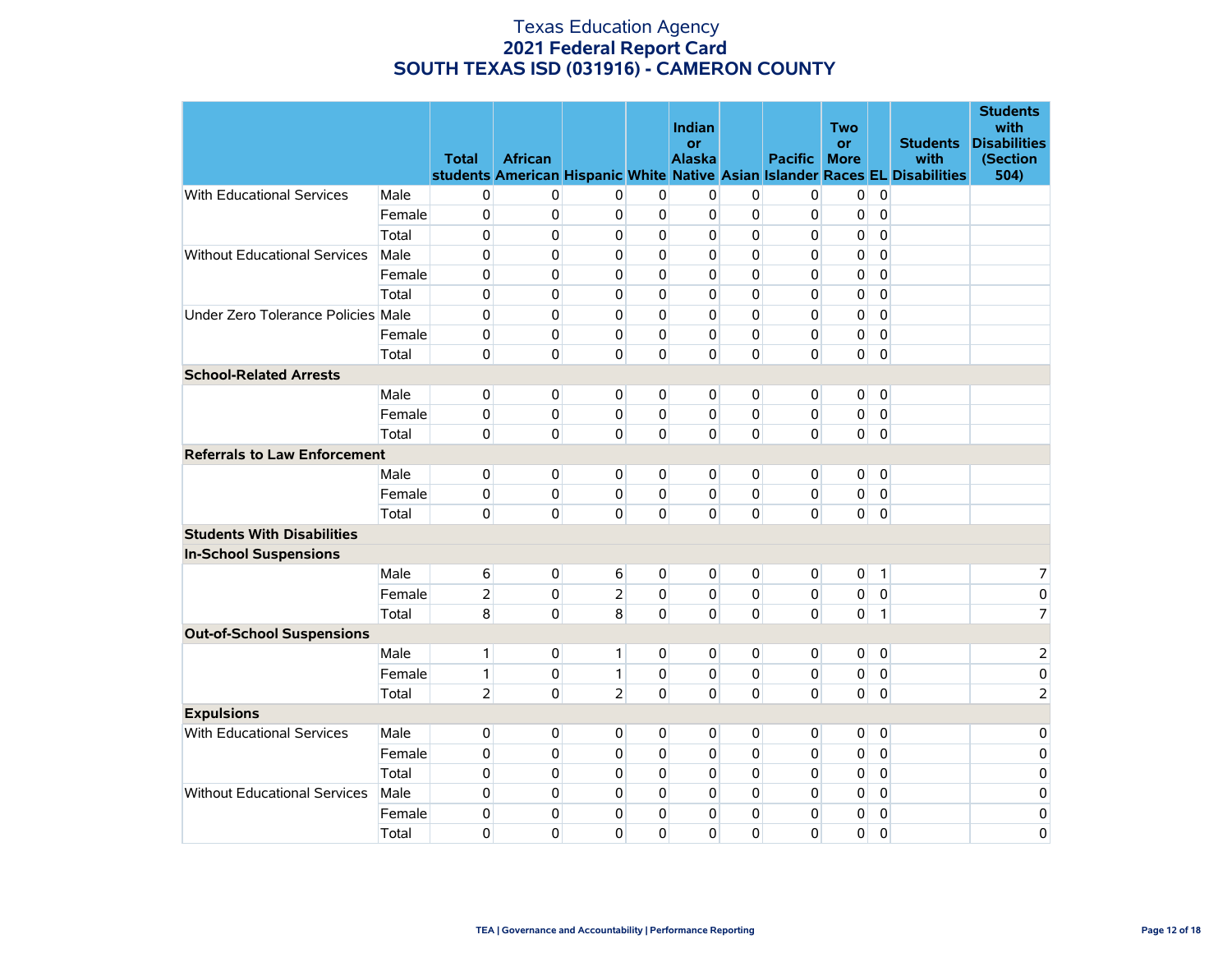|                                     |        | <b>Total</b>   | <b>African</b> |          |                  | <b>Indian</b><br>or<br><b>Alaska</b> |          | <b>Pacific</b>           | Two<br><b>or</b><br><b>More</b> |                | <b>Students</b><br>with<br>students American Hispanic White Native Asian Islander Races EL Disabilities | <b>Students</b><br>with<br><b>Disabilities</b><br>(Section<br>504) |
|-------------------------------------|--------|----------------|----------------|----------|------------------|--------------------------------------|----------|--------------------------|---------------------------------|----------------|---------------------------------------------------------------------------------------------------------|--------------------------------------------------------------------|
| Under Zero Tolerance Policies Male  |        | 0              | 0              | 0        | 0                | 0                                    | 0        | 0                        | $\overline{0}$                  | 0              |                                                                                                         | 0                                                                  |
|                                     | Female | $\overline{0}$ | 0              | 0        | 0                | 0                                    | 0        | 0                        | 0                               | 0              |                                                                                                         | 0                                                                  |
|                                     | Total  | $\overline{0}$ | 0              | 0        | 0                | 0                                    | 0        | 0                        | $\overline{0}$                  | 0              |                                                                                                         | 0                                                                  |
| <b>School-Related Arrests</b>       |        |                |                |          |                  |                                      |          |                          |                                 |                |                                                                                                         |                                                                    |
|                                     | Male   | $\overline{0}$ | 0              | 0        | $\overline{0}$   | 0                                    | 0        | 0                        | $\overline{0}$                  | $\overline{0}$ |                                                                                                         | 0                                                                  |
|                                     | Female | $\overline{0}$ | 0              | 0        | 0                | 0                                    | 0        | 0                        | $\pmb{0}$                       | 0              |                                                                                                         | 0                                                                  |
|                                     | Total  | $\mathbf 0$    | 0              | 0        | 0                | 0                                    | 0        | $\mathsf{O}\xspace$      | $\overline{0}$                  | 0              |                                                                                                         | 0                                                                  |
| <b>Referrals to Law Enforcement</b> |        |                |                |          |                  |                                      |          |                          |                                 |                |                                                                                                         |                                                                    |
|                                     | Male   | $\overline{0}$ | 0              | 0        | 0                | 0                                    | 0        | 0                        | $\mathbf 0$                     | 0              |                                                                                                         | 0                                                                  |
|                                     | Female | $\overline{0}$ | 0              | $\Omega$ | 0                | 0                                    | 0        | 0                        | 0                               | 0              |                                                                                                         | 0                                                                  |
|                                     | Total  | $\overline{0}$ | 0              | 0        | $\Omega$         | 0                                    | $\Omega$ | 0                        | $\mathbf 0$                     | 0              |                                                                                                         | $\Omega$                                                           |
| <b>All Students</b>                 |        |                |                |          |                  |                                      |          |                          |                                 |                |                                                                                                         |                                                                    |
| <b>Chronic Absenteeism</b>          |        |                |                |          |                  |                                      |          |                          |                                 |                |                                                                                                         |                                                                    |
|                                     | Male   | 108            |                | 97       | $6 \overline{6}$ |                                      | 5        | $\overline{\phantom{0}}$ | -                               | 5              | 8                                                                                                       |                                                                    |
|                                     | Female | 199            |                | 183      | 10               |                                      | 6        | $\overline{\phantom{0}}$ | $\overline{\phantom{0}}$        | 9              | 9                                                                                                       |                                                                    |
|                                     | Total  | 307            |                | 280      | 16               |                                      | 11       | $\blacksquare$           | $\overline{\phantom{0}}$        | 14             | 17                                                                                                      |                                                                    |

|                                                                            | ι υιαι |
|----------------------------------------------------------------------------|--------|
| Incidents of Violence                                                      |        |
| Incidents of rape or attempted rape                                        |        |
| Incidents of sexual assault (other than rape)                              |        |
| Incidents of robbery with a weapon                                         |        |
| Incidents of robbery with a firearm or explosive device                    |        |
| Incidents of robbery without a weapon                                      |        |
| Incidents of physical attack or fight with a weapon                        |        |
| Incidents of physical attack or fight with a firearm or explosive device   |        |
| Incidents of physical attack or fight without a weapon                     |        |
| Incidents of threats of physical attack with a weapon                      |        |
| Incidents of threats of physical attack with a firearm or explosive device |        |
| Incidents of threats of physical attack without a weapon                   |        |
| Incidents of possession of a firearm or explosive device                   |        |
| Allegations of Harassment or bullying                                      |        |
| On the basis of sex                                                        |        |
| On the basis of race                                                       |        |
| On the basis of disability                                                 |        |
|                                                                            |        |

**Total**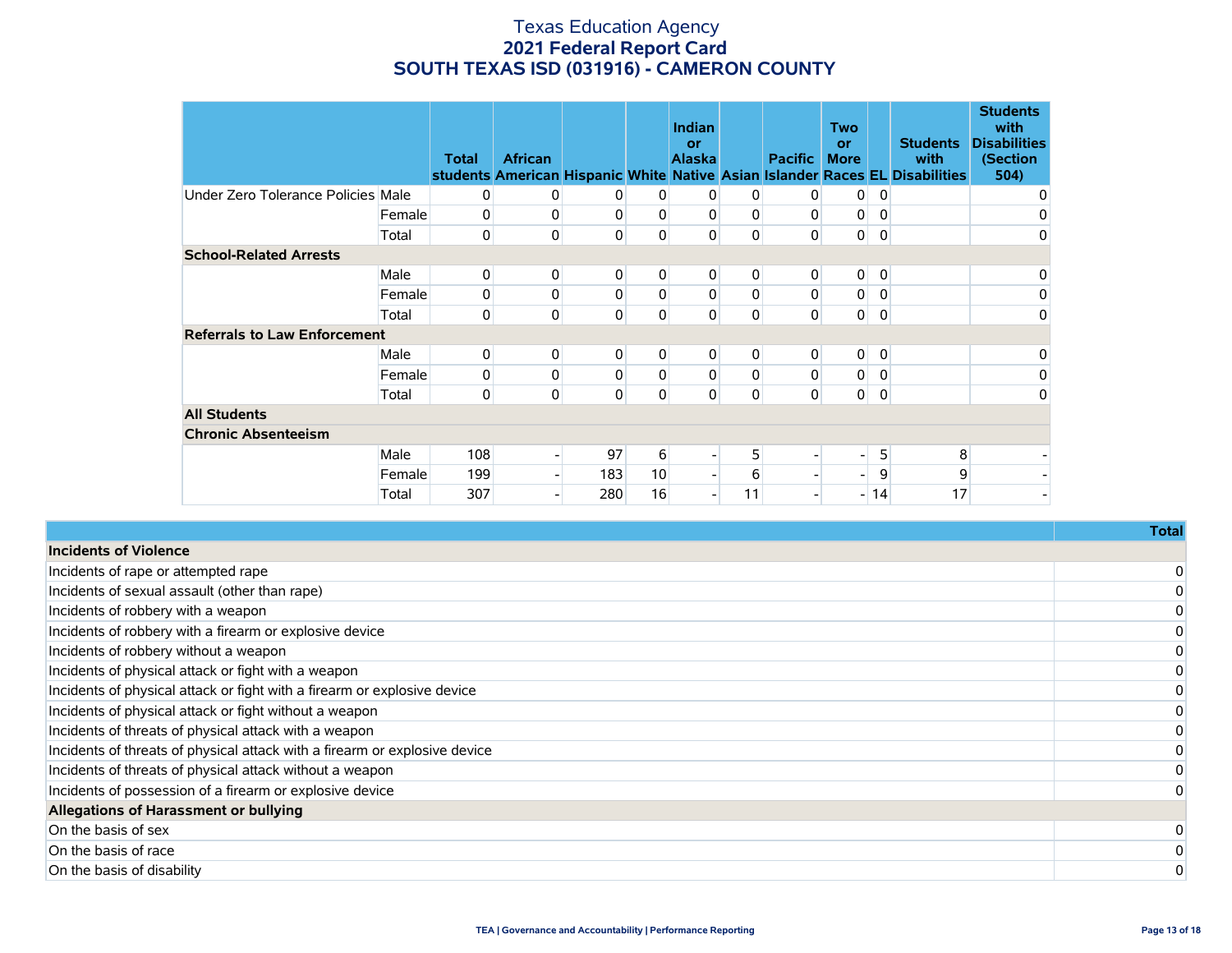| '∩n th.<br>ntation |  |
|--------------------|--|
| `∩n th.            |  |

Part (viii)(II) This section provides information from the 2017-18 CRDC surveys, submitted by school districts to the Office for Civil Rights, on the number of students enrolled in preschool programs and accelerated coursework to earn postsecondary credit while still in high school.

|                                           |        | <b>Total</b> | <b>African</b> |       |     | <b>Indian</b><br>or<br><b>Alaska</b> |     | <b>Pacific</b> | <b>Two</b><br>or<br><b>More</b> |          | <b>Students</b><br>with<br>students American Hispanic White Native Asian Islander Races EL Disabilities |
|-------------------------------------------|--------|--------------|----------------|-------|-----|--------------------------------------|-----|----------------|---------------------------------|----------|---------------------------------------------------------------------------------------------------------|
| <b>Preschool Programs</b>                 |        |              |                |       |     |                                      |     |                |                                 |          |                                                                                                         |
|                                           | Male   |              |                |       |     |                                      |     |                |                                 |          |                                                                                                         |
|                                           | Female |              |                |       |     |                                      |     |                |                                 |          |                                                                                                         |
|                                           | Total  |              |                |       |     |                                      |     |                |                                 |          |                                                                                                         |
| <b>Accelerated Coursework</b>             |        |              |                |       |     |                                      |     |                |                                 |          |                                                                                                         |
| <b>Advanced Placement Courses</b>         | Male   | 958          | 14             | 764   | 59  | $\overline{0}$                       | 114 | $\Omega$       |                                 | 7 24     | 34                                                                                                      |
|                                           | Female | 1,156        | 10             | 980   | 50  |                                      | 107 |                | 8                               | 15       | 14                                                                                                      |
|                                           | Total  | 2,114        | 24             | 1,744 | 109 |                                      | 221 | 0              |                                 | 15 39    | 48                                                                                                      |
| International Baccalaureate Courses       | Male   | 81           | 2              | 74    |     | 0                                    |     | 0              |                                 |          | 2                                                                                                       |
|                                           | Female | 93           | 2              | 85    |     | 0                                    |     | 0              |                                 | $\Omega$ |                                                                                                         |
|                                           | Total  | 174          | 4              | 159   |     | $\overline{0}$                       | 6   | 0              | $\overline{2}$                  |          | 3                                                                                                       |
| Dual Enrollment/Dual Credit Programs Male |        | 82           |                | 52    | 6   | $\overline{0}$                       | 21  | 0              | $\mathsf{2}$                    | 0        | 0                                                                                                       |
|                                           | Female | 78           |                | 53    |     |                                      | 18  | 0              | $\overline{0}$                  | 0        | 0                                                                                                       |
|                                           | Total  | 160          | 2              | 105   | 11  |                                      | 39  | 0              | $\overline{2}$                  | 0        | 0                                                                                                       |

- Indicates there are no data available in the group.

-3 Indicates skip logic failure.

-8 Indicates EDFacts missing data.

-9 Indicates not applicable / skipped.

-11 Indicates suppressed data.

Blank cell indicates the student group is not applicable to this report.

### **Part (ix): Teacher Quality Data**

This section provides information on the professional qualifications of teachers, including information disaggregated by high- and low-poverty schools on the number and percentage of (I) inexperienced teacher, principals, and other school leaders; (II) teachers teaching with emergency or provisional credentials; and (III) teachers who are not teaching in the subject or field for which the teacher is certified or licensed.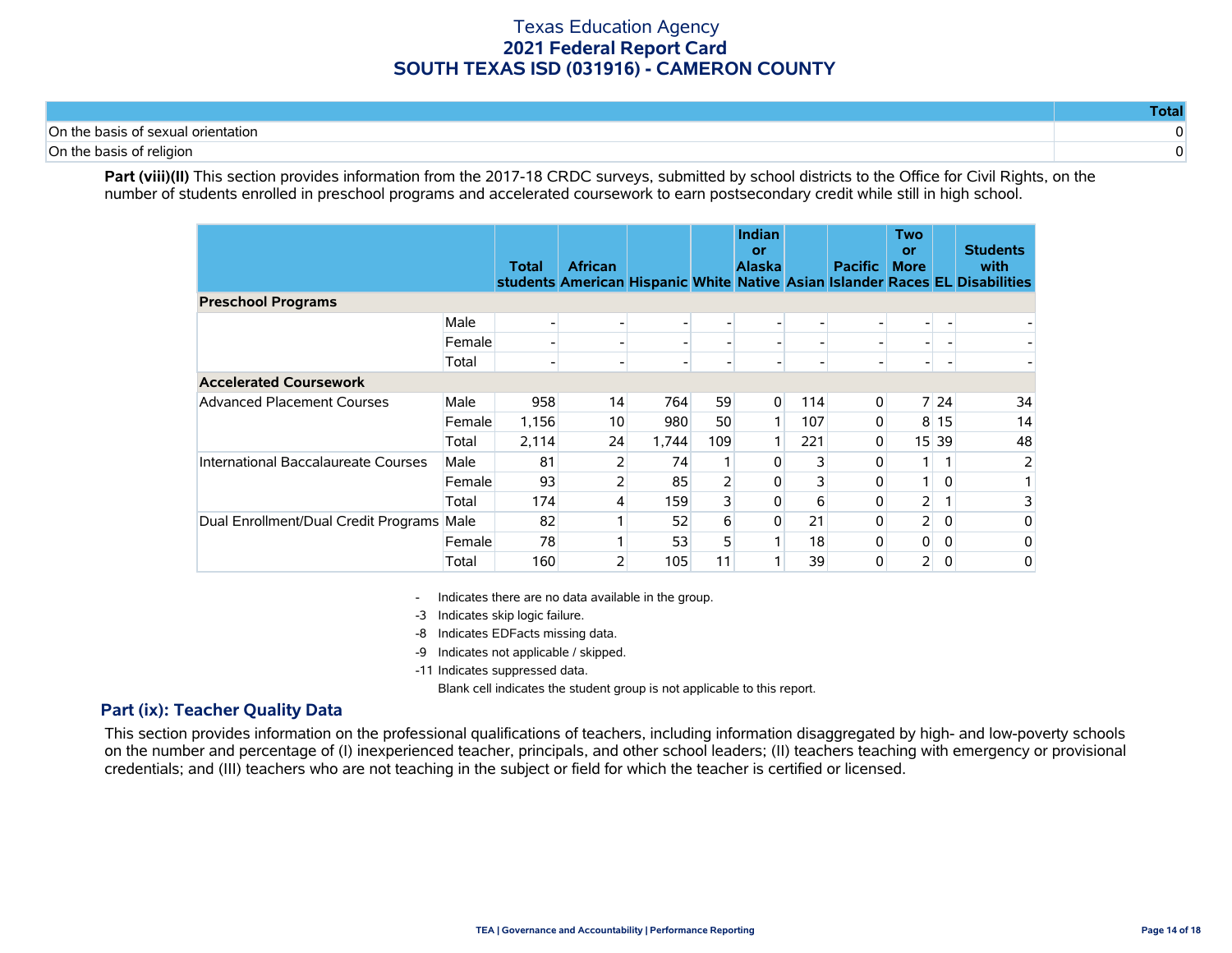|                                                                                                        |                                              | <b>All School</b> | <b>High-Poverty</b><br><b>Schools</b> | <b>Low-Poverty</b><br><b>Schools</b> |      |  |
|--------------------------------------------------------------------------------------------------------|----------------------------------------------|-------------------|---------------------------------------|--------------------------------------|------|--|
|                                                                                                        | Number Percent Number Percent Number Percent |                   |                                       |                                      |      |  |
| Inexperienced Teachers, Principals, and Other School Leaders                                           | 12.9                                         | $4.0\%$           |                                       | 12.9                                 | 5.0% |  |
| Teachers Teaching with Emergency or Provisional Credentials                                            | 6.0                                          | $2.0\%$           |                                       | 4.0                                  | 1.6% |  |
| Teacher Who Are Not Teaching in the Subject or Field for Which<br>the Teacher is Certified or Licensed | 28.4                                         | 9.3%              |                                       | 23.3                                 | 9.5% |  |

- Indicates there are no data available in the group.

Blank cell indicates there are no data available in the group.

### **Part (x): Per-pupil Expenditure**

This section provides information on the per-pupil expenditures of federal, state, and local funds, including actual personnel expenditures and actual non-personnel expenditures, disaggregated by source of funds, for each school district and campus for the 2020-21 fiscal year.

 *To be updated by June 30th, 2022.*

### **Part (xi): STAAR Alternate 2 Participation**

This section provides information on the number and percentage of students with the most significant cognitive disabilities who take STAAR Alternate 2, by grade and subject for the 2020-21 school year.

|                    | <b>State</b><br><b>Number</b> | <b>State</b><br>Rate<br><b>of</b> | <b>Region</b><br>01<br><b>Number</b><br>of ALT2 ALT2 of ALT2 | <b>Region</b><br>01<br>Rate<br>of<br>ALT <sub>2</sub> | <b>District District</b><br><b>Number Rate of</b><br>of ALT2 | ALT <sub>2</sub> |
|--------------------|-------------------------------|-----------------------------------|--------------------------------------------------------------|-------------------------------------------------------|--------------------------------------------------------------|------------------|
| Grade 3            |                               |                                   |                                                              |                                                       |                                                              |                  |
| Reading            | 4,966                         | 1%                                | 450                                                          | 1%                                                    |                                                              |                  |
| <b>Mathematics</b> | 4,961                         | $1\%$                             | 452                                                          | 2%                                                    |                                                              |                  |
| Grade 4            |                               |                                   |                                                              |                                                       |                                                              |                  |
| Reading            | 5,046                         | 1%                                | 378                                                          | 1%                                                    |                                                              |                  |
| <b>Mathematics</b> | 5,040                         | $1\%$                             | 378                                                          | $1\%$                                                 |                                                              |                  |
| Grade 5            |                               |                                   |                                                              |                                                       |                                                              |                  |
| Reading            | 5,133                         | 1%                                | 359                                                          | 1%                                                    | -                                                            |                  |
| Mathematics        | 5,138                         | $1\%$                             | 360                                                          | 1%                                                    |                                                              |                  |
| Science            | 5,130                         | $1\%$                             | 361                                                          | 1%                                                    |                                                              |                  |
| Grade 6            |                               |                                   |                                                              |                                                       |                                                              |                  |
| Reading            | 4,925                         | $1\%$                             | 342                                                          | 1%                                                    |                                                              | -                |
| <b>Mathematics</b> | 4,923                         | $1\%$                             | 344                                                          | 1%                                                    |                                                              | -                |
| Grade 7            |                               |                                   |                                                              |                                                       |                                                              |                  |
| Reading            | 4,586                         | 1%                                | 325                                                          | 1%                                                    | $\overline{\phantom{0}}$                                     |                  |
| <b>Mathematics</b> | 4,581                         | $1\%$                             | 324                                                          | 1%                                                    |                                                              | -                |
| Grade 8            |                               |                                   |                                                              |                                                       |                                                              |                  |
| Reading            | 4,513                         | $1\%$                             | 273                                                          | $1\%$                                                 |                                                              |                  |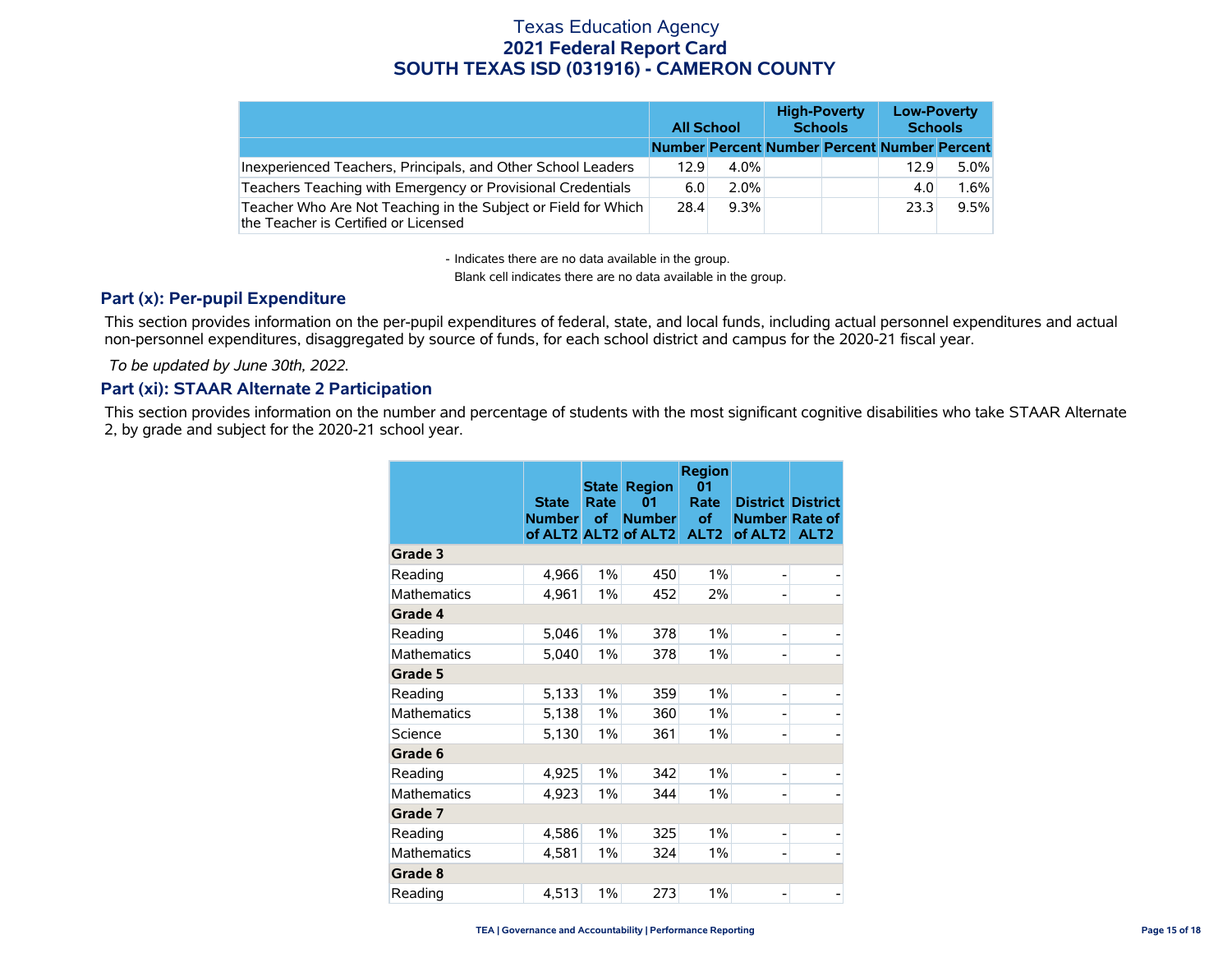|                      | <b>State</b><br><b>Number</b><br>of ALT2 ALT2 | <b>State</b><br>Rate<br>οf | <b>Region</b><br>01<br><b>Number</b><br>of ALT2 | <b>Region</b><br>01<br>Rate<br>оf<br>ALT <sub>2</sub> | <b>District District</b><br><b>Number Rate of</b><br>of ALT <sub>2</sub> | ALT <sub>2</sub> |
|----------------------|-----------------------------------------------|----------------------------|-------------------------------------------------|-------------------------------------------------------|--------------------------------------------------------------------------|------------------|
| <b>Mathematics</b>   | 4,507                                         | $1\%$                      | 275                                             | $1\%$                                                 |                                                                          |                  |
| Science              | 4,492                                         | 1%                         | 270                                             | 1%                                                    |                                                                          |                  |
| <b>End of Course</b> |                                               |                            |                                                 |                                                       |                                                                          |                  |
| English I            | 4,504                                         | 1%                         | 291                                             | $1\%$                                                 |                                                                          |                  |
| English II           | 4,092                                         | $1\%$                      | 280                                             | $1\%$                                                 | $\ast$                                                                   | 0%               |
| Algebra I            | 4,514                                         | $1\%$                      | 288                                             | 1%                                                    |                                                                          |                  |
| Biology              | 4,424                                         | 1%                         | 297                                             | $1\%$                                                 |                                                                          |                  |
| <b>All Grades</b>    |                                               |                            |                                                 |                                                       |                                                                          |                  |
| All Subjects         | 85,481                                        | $1\%$                      | 6,047                                           | 1%                                                    | $\ast$                                                                   | 0%               |
| Reading              | 37,771                                        | $1\%$                      | 2,698                                           | $1\%$                                                 | $\ast$                                                                   | 0%               |
| <b>Mathematics</b>   | 33,664                                        | $1\%$                      | 2,421                                           | $1\%$                                                 |                                                                          |                  |
| Science              | 14,046                                        | 1%                         | 928                                             | $1\%$                                                 |                                                                          |                  |

- Indicates there are no students in the group.

\* Indicates results are masked due to small numbers to protect student confidentiality.

### **Part (xii): Statewide National Assessment of Educational Progress (NAEP)**

This section provides results on the state academic assessments in reading and mathematics in grades 4 and 8 of the 2019 National Assessment of Educational Progress, compared to the national average of such results.

|                 | <b>State Level: 2019 Percentages at NAEP Achievement Levels</b> |                                   |                                      |              |                                               |           |                                                          |                 |                |                |  |  |
|-----------------|-----------------------------------------------------------------|-----------------------------------|--------------------------------------|--------------|-----------------------------------------------|-----------|----------------------------------------------------------|-----------------|----------------|----------------|--|--|
|                 |                                                                 |                                   | $\%$<br><b>Below</b><br><b>Basic</b> |              | $\%$<br>At or<br><b>Above</b><br><b>Basic</b> |           | %<br>At or<br><b>Above</b><br><b>Proficient Advanced</b> |                 | $\%$<br>At     |                |  |  |
| Grade           | <b>Subject</b>                                                  | <b>Student Group</b>              |                                      | <b>TX US</b> | <b>TX</b>                                     | <b>US</b> | <b>TX</b>                                                | <b>US</b>       | <b>TX</b>      | US.            |  |  |
| Grade 4 Reading |                                                                 | Overall                           | 39                                   | 34           | 61                                            | 66        | 30                                                       | 35              | 7              | 9              |  |  |
|                 |                                                                 | <b>Black</b>                      | 52                                   | 52           | 48                                            | 48        | 16                                                       | 18              | 2              | 3              |  |  |
|                 |                                                                 | Hispanic                          | 48                                   | 45           | 52                                            | 55        | 21                                                       | 23              | 3              | 4              |  |  |
|                 |                                                                 | White                             | 22                                   | 23           | 78                                            | 77        | 48                                                       | 45              | 12             | 12             |  |  |
|                 |                                                                 | American Indian                   | $\ast$                               | 50           | $\ast$                                        | 50        | *                                                        | 19              | $\ast$         | 3              |  |  |
|                 |                                                                 | Asian                             | 11                                   | 18           | 89                                            | 82        | 65                                                       | 57              | 25             | 22             |  |  |
|                 |                                                                 | Pacific Islander                  | ∗                                    | 42           | $\ast$                                        | 58        | *                                                        | 25              | $\ast$         | $\overline{4}$ |  |  |
|                 |                                                                 | Two or More Races                 | 26                                   | 28           | 74                                            | 72        | 38                                                       | 40              | 6              | 11             |  |  |
|                 |                                                                 | <b>Econ Disadv</b>                | 50                                   | 47           | 50                                            | 53        | 19                                                       | 21              | 3              | 3              |  |  |
|                 |                                                                 | <b>Students with Disabilities</b> | 79                                   | 73           | 21                                            | 27        | 8                                                        | 10 <sup>1</sup> | 1              | $\overline{2}$ |  |  |
|                 |                                                                 | English Language Learners         | 61                                   | 65           | 39                                            | 35        | 12                                                       | 10              | $\overline{2}$ | 1              |  |  |
|                 | Mathematics Overall                                             |                                   | 16                                   | 19           | 84                                            | 81        | 44                                                       | 41              | 9              | 9              |  |  |
|                 |                                                                 | <b>Black</b>                      | 24                                   | 35           | 76                                            | 65        | 32                                                       | 20              | 3              | $\overline{2}$ |  |  |
|                 |                                                                 | Hispanic                          | 19                                   | 27           | 81                                            | 73        | 35                                                       | 28              | 4              | 3              |  |  |
|                 |                                                                 | White                             | 8                                    | 11           | 92                                            | 89        | 59                                                       | 52              | 16             | 12             |  |  |
|                 |                                                                 | American Indian                   | $\ast$                               | 33           | $\ast$                                        | 67        | $\ast$                                                   | 24              | $\ast$         | 4              |  |  |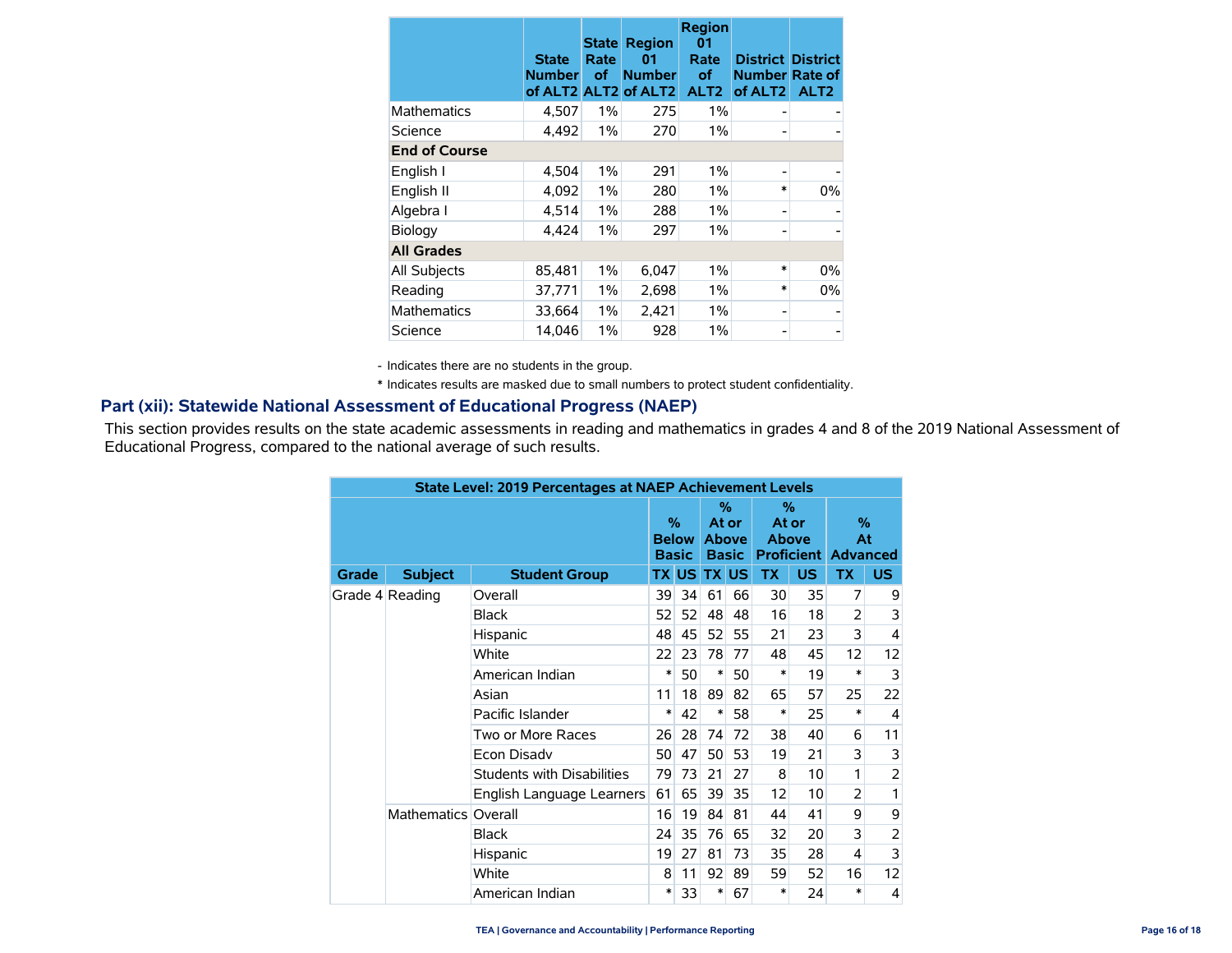|       |                           | <b>State Level: 2019 Percentages at NAEP Achievement Levels</b> |                                   |    |                                               |           |                                                             |                         |                |                         |
|-------|---------------------------|-----------------------------------------------------------------|-----------------------------------|----|-----------------------------------------------|-----------|-------------------------------------------------------------|-------------------------|----------------|-------------------------|
|       |                           |                                                                 | %<br><b>Below</b><br><b>Basic</b> |    | $\%$<br>At or<br><b>Above</b><br><b>Basic</b> |           | $\%$<br>At or<br><b>Above</b><br><b>Proficient Advanced</b> |                         | %<br>At        |                         |
| Grade | <b>Subject</b>            | <b>Student Group</b>                                            | <b>TX</b>                         |    | US TX                                         | <b>US</b> | <b>TX</b>                                                   | US.                     | <b>TX</b>      | US.                     |
|       | Grade 4 Mathematics Asian |                                                                 | 4                                 | 7  | 96                                            | 93        | 82                                                          | 69                      | 45             | 28                      |
|       |                           | Pacific Islander                                                | $\ast$                            | 36 | $\ast$                                        | 64        | *                                                           | 28                      | $\ast$         | 6                       |
|       |                           | Two or More Races                                               | 9                                 | 16 | 91                                            | 84        | 51                                                          | 44                      | 9              | 10                      |
|       |                           | Econ Disadv                                                     | 21                                | 29 | 79                                            | 71        | 32                                                          | 26                      | 3              | 3                       |
|       |                           | <b>Students with Disabilities</b>                               | 55                                | 54 | 45                                            | 46        | 13                                                          | 14                      | 1              | $\overline{2}$          |
|       |                           | English Language Learners                                       | 24                                | 41 | 76                                            | 59        | 29                                                          | 16                      | $\overline{2}$ | 1                       |
|       | Grade 8 Reading           | Overall                                                         | 33                                | 27 | 67                                            | 73        | 25                                                          | 34                      | $\overline{2}$ | 4                       |
|       |                           | <b>Black</b>                                                    | 53                                | 46 | 47                                            | 54        | 41                                                          | 15                      | n/a            | 1                       |
|       |                           | Hispanic                                                        | 38                                | 37 | 62                                            | 63        | 19                                                          | 22                      | 1              | $\overline{2}$          |
|       |                           | White                                                           | 20                                | 18 | 80                                            | 82        | 35                                                          | 42                      | 3              | 5                       |
|       |                           | American Indian                                                 | $\ast$                            | 41 | $\ast$                                        | 59        | *                                                           | 19                      | $\ast$         | 1                       |
|       |                           | Asian                                                           | 8                                 | 13 | 92                                            | 87        | 59                                                          | 57                      | 11             | 13                      |
|       |                           | Pacific Islander                                                | $\ast$                            | 37 | $\ast$                                        | 63        | $\ast$                                                      | 25                      | $\ast$         | 2                       |
|       |                           | Two or More Races                                               | 26                                | 24 | 74                                            | 76        | 25                                                          | 37                      | 1              | 5                       |
|       |                           | <b>Econ Disadv</b>                                              | 43                                | 40 | 57                                            | 60        | 15                                                          | 20                      | n/a            | 1                       |
|       |                           | Students with Disabilities                                      | 81                                | 68 | 19                                            | 32        | 3                                                           | 7                       | n/a            | n/a                     |
|       |                           | English Language Learners                                       | 66                                | 72 | 34                                            | 28        | $\overline{\mathbf{4}}$                                     | $\overline{\mathbf{4}}$ | n/a            | n/a                     |
|       | Mathematics Overall       |                                                                 | 32                                | 31 | 68                                            | 69        | 30                                                          | 34                      | 7              | 10                      |
|       |                           | <b>Black</b>                                                    | 48                                | 53 | 52                                            | 47        | 16                                                          | 14                      | $\overline{2}$ | $\overline{2}$          |
|       |                           | Hispanic                                                        | 37                                | 43 | 63                                            | 57        | 21                                                          | 20                      | 3              | $\overline{\mathbf{4}}$ |
|       |                           | White                                                           | 20                                | 20 | 80                                            | 80        | 44                                                          | 44                      | 13             | 13                      |
|       |                           | American Indian                                                 | *                                 | 49 | ∗                                             | 51        | $\ast$                                                      | 15                      | $\ast$         | 3                       |
|       |                           | Asian                                                           | 10                                | 12 | 90                                            | 88        | 71                                                          | 64                      | 36             | 33                      |
|       |                           | Pacific Islander                                                | $\ast$                            | 45 | $\ast$                                        | 55        | $\ast$                                                      | 21                      | $\ast$         | 4                       |
|       |                           | Two or More Races                                               | 25                                | 27 | 75                                            | 73        | 41                                                          | 38                      | 11             | 12                      |
|       |                           | <b>Econ Disadv</b>                                              | 41                                | 46 | 59                                            | 54        | 19                                                          | 18                      | $\overline{2}$ | 3                       |
|       |                           | <b>Students with Disabilities</b>                               | 73                                | 73 | 27                                            | 27        | 5                                                           | 6                       | 1              | $\overline{c}$          |
|       |                           | English Language Learners                                       | 60                                | 72 | 40                                            | 28        | 8                                                           | 5                       | 1              | 1                       |

\* Indicates reporting standards not met.

n/a Indicates data reporting is not applicable for this group.

| <b>State Level:</b><br>2019 NAEP Participation Rates for Students with<br><b>Disabilities and English Learners</b> |                 |                                |      |  |  |  |  |  |
|--------------------------------------------------------------------------------------------------------------------|-----------------|--------------------------------|------|--|--|--|--|--|
| <b>Grade</b>                                                                                                       | <b>Subject</b>  | <b>Student Group</b>           | Rate |  |  |  |  |  |
|                                                                                                                    | Grade 4 Reading | Students with Disabilities 77% |      |  |  |  |  |  |
|                                                                                                                    |                 | <b>English Learners</b>        | 94%  |  |  |  |  |  |